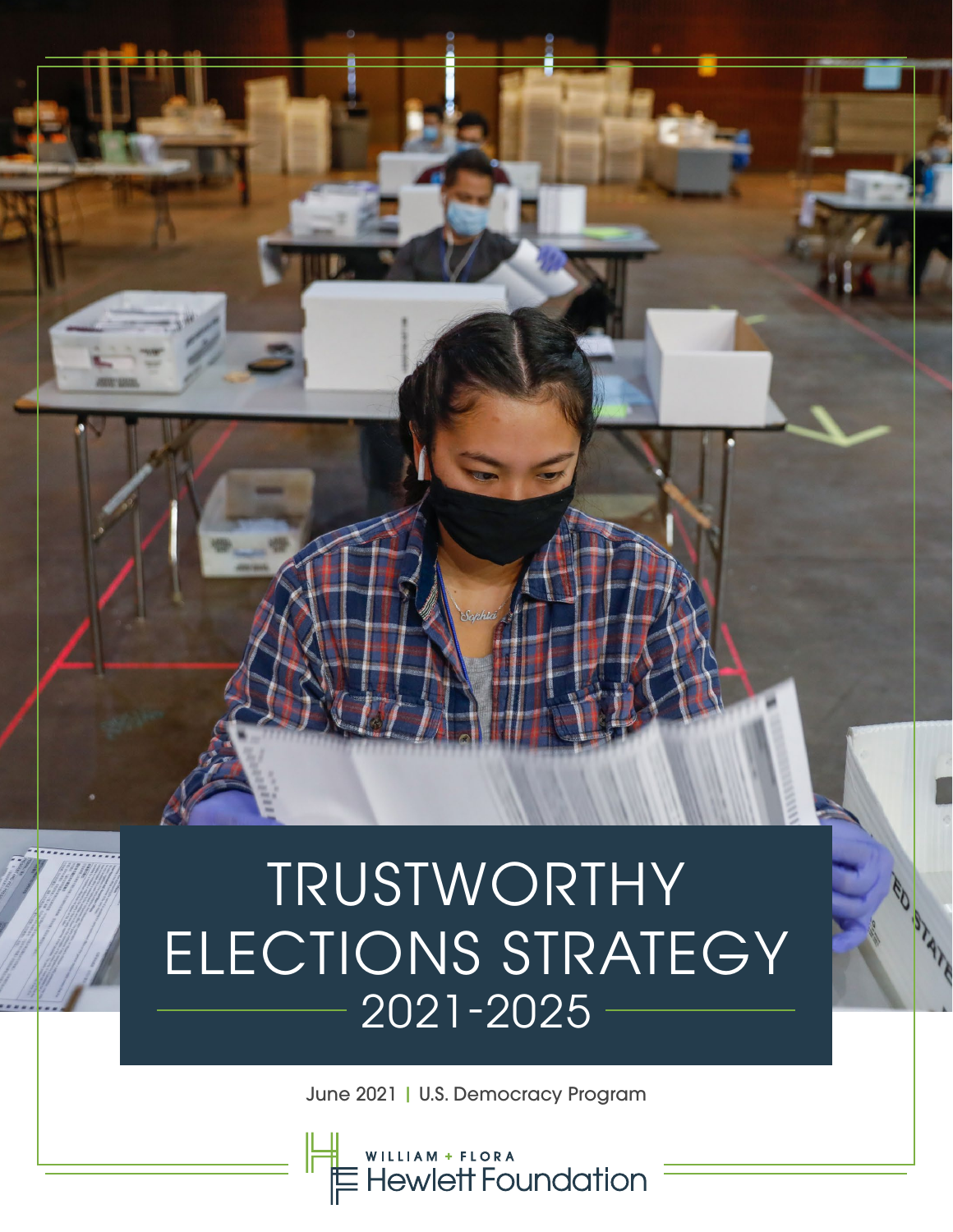*The William and Flora Hewlett Foundation is a nonpartisan, private charitable foundation that advances ideas and supports institutions to promote a better world. For more than 50 years, we have supported efforts to advance education for all, preserve the environment, support vibrant performing arts, strengthen Bay Area communities, make the philanthropy sector more effective, and foster gender equity and responsive governance around the world. Its newest program focuses on strengthening U.S. democracy. In addition, the foundation makes grants for special projects and initiatives that address timely and pressing problems, such as challenges related to cybersecurity, wealth inequality, and racial justice.*

*The Hewlett Foundation's U.S. Democracy Program makes grants to strengthen America's electoral processes and governing institutions. The program was founded in 2020 as a successor to Hewlett's Madison Initiative, an exploratory grantmaking effort first launched in 2014. The U.S. Democracy Program is nonpartisan. It supports nonprofit organizations across the ideological spectrum—academic researchers, advocacy groups, think tanks, and civic leadership organizations—who seek to understand and improve the political system so that elected representatives are better equipped to solve society's greatest problems and in turn, earn public trust and support.*

*These materials were prepared as part of the Hewlett Foundation's internal planning process and do not represent actions to be taken by Hewlett Foundation staff or by grantee staff at the foundation's direction. Although some of the implementation markers, for instance, may reflect the passage of legislation (based on inputs from grantees and experts in the field), the Hewlett Foundation does not lobby or earmark its funds for prohibited lobbying activities, as defined in the federal tax laws. The Foundation's funding for policy work is limited to permissible forms of support only, such as general operating support grants that grantees can allocate at their discretion, and project support grants for non-lobbying activities (e.g., public education and nonpartisan research).* 

Complementing this strategy is Hewlett's National Governing Institutions Strategy 2021-2025 (June 2021, **[link](https://hewlett.org/wp-content/uploads/2021/06/Hewlett-Foundation-National-Governing-Institutions-Strategy.pdf)**)

 $\odot$ 

This report is licensed under the Creative Commons Attribution 4.0 International License.

*(Cover image) Sophia Lee helps with ballot sorting ahead of Election Day at the Bill Graham Civic Auditorium on Monday, Nov. 2, 2020 in San Francisco, California. (Gabrielle Lurie/The San Francisco Chronicle via Getty Images)*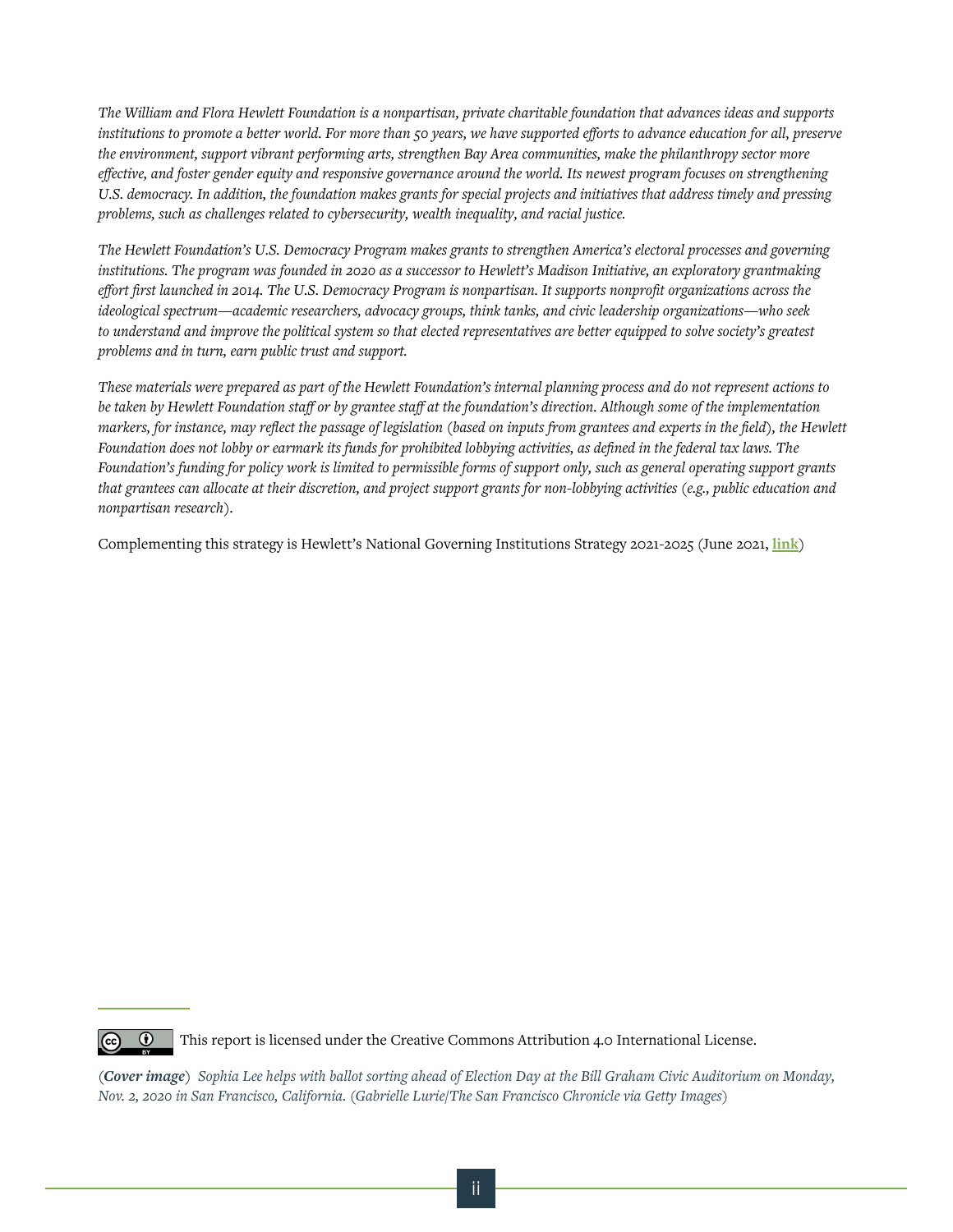# TABLE OF CONTENTS

| Executive Summary                                                                                                                                                                                                             | $\overline{2}$      |
|-------------------------------------------------------------------------------------------------------------------------------------------------------------------------------------------------------------------------------|---------------------|
| I. The Problems We Seek to Address                                                                                                                                                                                            | $\mathbf{3}$        |
| II. Our Strategy for Supporting Trustworthy Elections, 2021-2025                                                                                                                                                              | $\ddot{\mathbf{6}}$ |
| A. Substrategy for Countering Disinformation's Impact on Elections 64 and 2011 10 million 64 and 30 million 6                                                                                                                 |                     |
| B. Substrategy for Supporting Effective Election Administration                                                                                                                                                               |                     |
|                                                                                                                                                                                                                               |                     |
| III. How We Will Evaluate Our Progress and Learn as We Go                                                                                                                                                                     | 10                  |
| A. Planned Evaluations of Our Grantmaking 10 and 200 million and 200 million 200 million 200 million 200 million                                                                                                              |                     |
| <b>B. Learning Questions</b>                                                                                                                                                                                                  | -11                 |
| <b>IV. Conclusion</b>                                                                                                                                                                                                         | 12                  |
| Appendix: Looking Back at and Learning from Our Prior Work                                                                                                                                                                    | 13                  |
| A. Our Strategy to Improve Campaigns and Elections, 2014-2020                                                                                                                                                                 | 13                  |
| 1. Money in Politics                                                                                                                                                                                                          | 13                  |
| 2. Ranked Choice Voting 2008 and 2008 and 2008 and 2008 and 2008 and 2008 and 2008 and 2008 and 2008 and 2008 and 2008 and 2008 and 2008 and 2008 and 2008 and 2008 and 2008 and 2008 and 2008 and 2008 and 2008 and 2008 and | 14                  |
| 3. Winding Down Our Support for Money in Politics and Ranked Choice Voting 2000 2010 15                                                                                                                                       |                     |
| B. Our Strategy to Combat Digital Disinformation, 2017-2020                                                                                                                                                                   | <b>15</b>           |
| C. Our Intermittent Support for Election Administration, 2014-2020 [2014-2020]                                                                                                                                                |                     |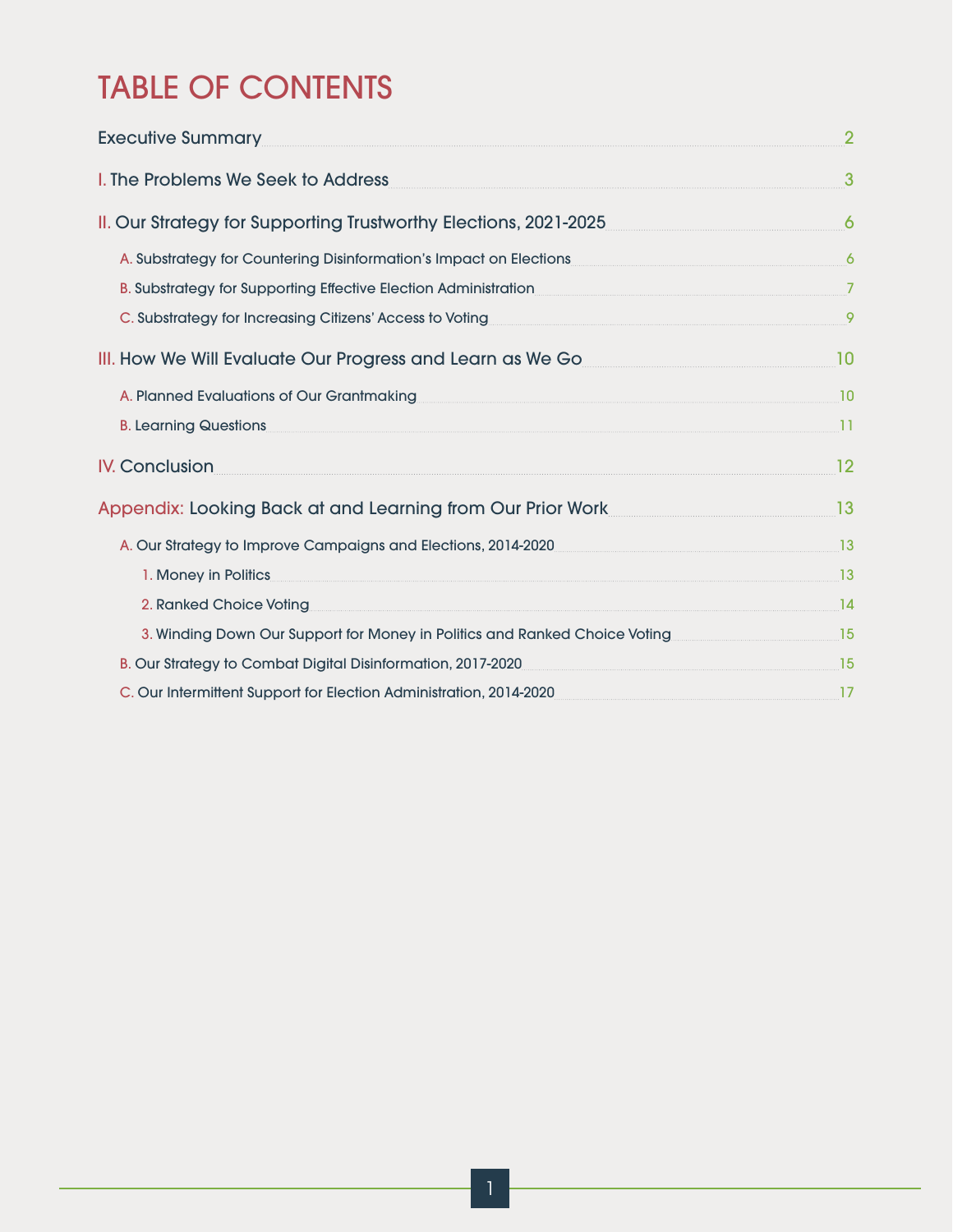### Executive Summary

The November 2020 elections, held during a pandemic, crystallized the central challenges and opportunities of the U.S. elections system. The system was tested to the point of near failure but ultimately held up thanks to the efforts of a wide range of elections administration professionals, civil society organizations, lawmakers, activists, and others. There was a surge of political participation and, perhaps, a shared recognition of the precarity of our elections system. There was also an unprecedented surge in disinformation and conspiracy theorizing, however, and a disruption in the peaceful transfer of power when a violent mob, encouraged if not incited by the sitting president, stormed the Capitol in January 2021 in a failed attempt to overturn the election results.

The 2020 elections presented us with both a crisis and an opportunity — a crisis in that we cannot assume that our elections system can easily weather another fiercely fought election or a coordinated and conspiracy-laden attack against its legitimacy, but also an opportunity in the increased voter participation and the interest in a resilient and fair elections system. Ultimately, democracy depends on free and fair elections in which all eligible voters can participate without facing undue barriers, and after which all parties, candidates, and citizens — including, especially, those who come up short — trust in and abide by the results. The 2020 election and its aftermath demonstrate that we can no longer take these essential preconditions for democracy for granted. Our strategy to support trustworthy elections is meant to help reestablish and secure them.

The strategy is an evolution of multiple lines of grantmaking within the U.S. Democracy Program. After assessing our current strategies and the growing crisis in U.S. elections, we concluded that we needed to refresh our strategy to respond adequately to what is happening. Since 2014, the U.S. Democracy Program has invested in money-in-politics reform and the promotion of ranked choice voting. We plan to wind down our support of both of those areas — not because we think they are no longer important, but rather to make funds available for the new strategy to support trustworthy elections, which is an important and urgent priority. In 2016, we started grantmaking to combat digital disinformation; after an initial phase of learning and evaluation, we will integrate that work into the new elections strategy and direct our grantmaking toward mitigating the negative impact of digital disinformation on U.S. elections. Finally, the program has invested intermittently in election research and administration since 2014 but has not had a sustained strategy in that area. Our new strategy will build on this experience, and ongoing support for a healthy and trustworthy elections system will be the anchor of our grantmaking moving forward.

This paper outlines the evolution and future direction of our grantmaking strategy. It begins with a survey of the problems undermining trust in our elections that we seek to address. We then map out our refreshed strategy to support trustworthy elections, the goal and outcomes we seek, and the approaches we will take in the three substrategies we will pursue. These include countering disinformation's impact on elections, supporting effective election administration, and increasing citizens' access to voting. Next, we share the evaluation plans and learning questions we will use to assess our progress, and to learn and correct our course as we implement the strategy. Finally, in the spirit of transparency, and to provide background context for our new strategy, we have included an appendix reviewing our prior work to improve campaigns and elections and combat digital disinformation, what we learned in the course of doing it, and the considerations that have led us to adopt our new strategy.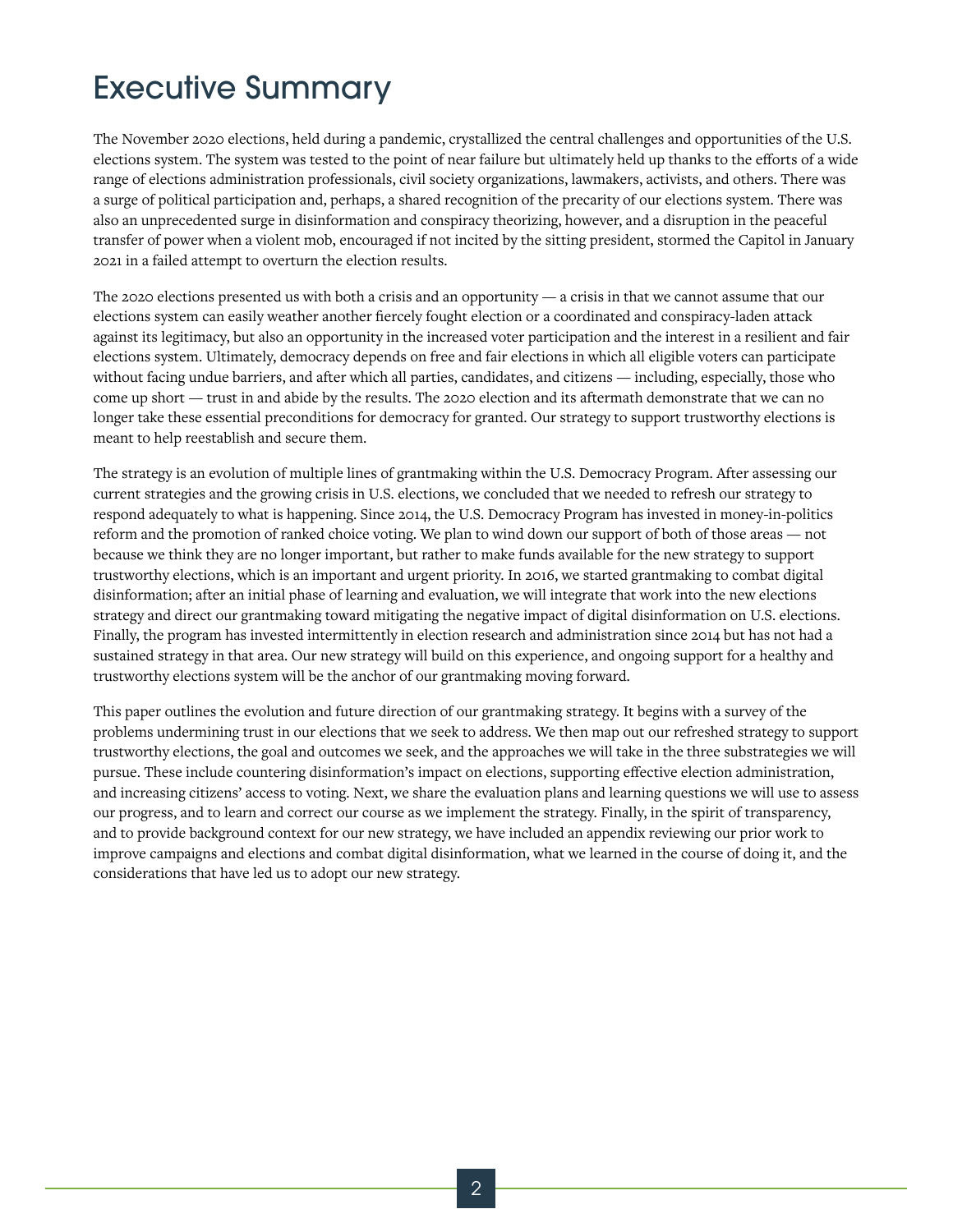# I. The Problems We Seek to Address

There is much to be celebrated in the almost 250 years of American democracy, but perhaps nothing more so than the continual drive among its citizens for a more perfect union. The task of building and maintaining an elections system to represent and serve as diverse a citizenry as that of the United States is both daunting and incredible, and the history of the system documents on balance an enduring trend toward inclusion. This unique system is arguably at a moment of crisis, however, and Americans are not served by glossing over its deficiencies. In that spirit, what follows is an assessment of the unique history and current challenges of the U.S. elections system and a strategy to shore up this crucial foundation to American democracy.

A central complication is that race, gender, class, and other forms of status have long been intertwined with voting access in ways that are corrosive to American democracy. The American elections system has historically excluded many Americans, whether officially or in practice. Black men were not allowed to vote until the late 19th century, for example, when the 15<sup>th</sup> Amendment was enacted, and women gained the franchise only in 1920. Restrictive measures imposed in the South during the Jim Crow era made it nearly impossible for Black citizens to vote until the bipartisanbacked Voting Rights Act (V.R.A) of 1965. Included within the V.R.A's provisions was a requirement that jurisdictions with patterns of race-based voter restrictions had to submit proposed election law changes to the U.S. Department of Justice for approval (a process known as "preclearance"). The V.R.A drastically reduced racial discrimination in voting, and its preclearance requirements prevented it from creeping back in. However, the preclearance requirement was eliminated in the 2013 Supreme Court decision in *[Shelby County v. Holder](https://www.brennancenter.org/our-work/court-cases/shelby-county-v-holder)*, and an ensuing wave of voter laws made it harder to vote in practice in many jurisdictions. The intent of such measures is ostensibly to make voting more secure, but the impact is to make it harder for people to vote in practice and with minimal enhancement of election integrity. People of color, poor people, the elderly, students, and others have been most heavily impacted by these restrictions. We can expect the new wave of state legislation restricting voting proposed in the wake of the 2020 elections to have a similar effect. The sad irony of this latest round of voting restrictions is that they are responding not to any actual and observed problem of voter fraud in 2020, but rather to deliberate falsehoods and conspiracy mongering spread by former President Trump and his loyal copartisans.

More generally, beyond these malign actions, the U.S. elections system is unnecessarily confusing and exclusive. It often feels transactional rather than genuinely representative. Eligible voters are commonly understood through the lens of who they will likely support and the extent to which their vote will decide an election, prioritizing swing voters and swing states rather than all voters. The highly polarized nature of American politics typically inflames the situation further. Opposing political forces accuse each other of dirty tricks to maximize political advantage by prioritizing or marginalizing particular communities according to their perceived political loyalties, thereby exacerbating social and racial divisions and further marginalizing many voters. Thus, the experience of voting — and, crucially, the perception of how inclusive and secure the system is and the need for reform — varies dramatically across age, race, class, geography, and more.

The U.S. elections system also suffers from long-standing structural deficiencies, which have been manifest over the years in long lines, confusing and inefficient procedures from registration to voting, and recurrent scandals. A range of issues contributes to these deficiencies, but they are all based in some way in chronic underinvestment in the elections system by federal, state, and local government. Funding and professional staffing in the country's notoriously decentralized elections system are imbalanced, a predictable outcome of distributing the responsibility to run elections among state and local governments without adequate funding to undertake that responsibility. There is little money to staff elections sufficiently, inform voters of constantly changing rules and processes, or replace failing equipment. The result in all but the most well-funded districts is a shoestring-budget approach that provides the most basic necessities of election administration without investment in the kinds of secure technology, professionalized staff, and long-term planning that could engender trust and encourage participation. That election administration is often overseen by officials from one of the two major political parties naturally raises questions of fairness among the public and lends easily to suspicions of political bias in even the smallest of matters. Given that some of the country's deepest racial and social divisions are so closely intertwined with its electoral politics, even small questions of bias activate much larger fissures.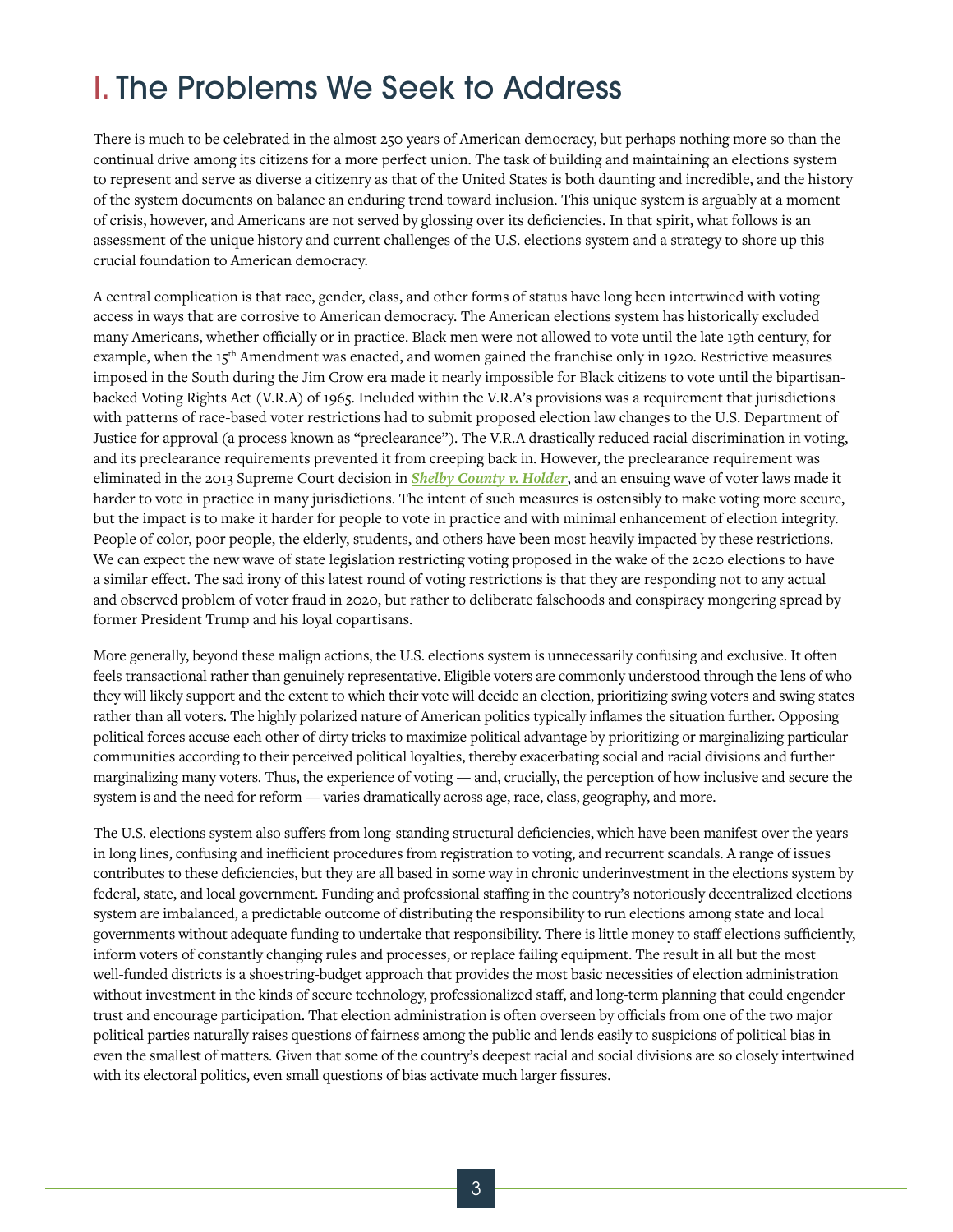As in so many areas of modern life, the rapid rise of new digital threats further compounds existing problems. Digital disinformation, cyberattacks, and other digital security threats create barriers to political participation, mislead voters, and further encumber understaffed elections administration offices. Officials have little time, money, or training to prevent or respond to these threats, or to effectively provide accurate information to voters. As with other tactics designed to discourage participation by perceived political opponents, the impact of these tactics often falls heavily on Black voters and others who have historically been marginalized from the system.

Given this context, it is perhaps unsurprising that the American public's trust in U.S. elections has been on a downward trajectory for some time. Many Americans doubt the system's ability to deliver secure and legitimate elections that represent them. The 2000 Florida recount and transition delay were a notorious accelerant of these doubts for many Americans, as have been ongoing partisan campaigns falsely alleging systemic voter fraud and election interference. The latter became more of a fixture in 2015, when then-candidate Donald Trump falsely alleged systemic fraud in the Republican presidential primary elections and the national presidential election that he ultimately won. Subsequently, when Congress was certifying Trump's victory, a handful of Democrats in the House attempted to challenge various states' electoral college votes for Trump under the Electoral Count Act of 1887, but they had no backers in the Senate and were thus gaveled down by then-Vice President Joe Biden.

These longstanding and complex problems now sit within a new context — a time of achievement but also crisis. Well into the 2020 primary season, the COVID-19 pandemic swept the country. The outlook for the national election, to be held only a few months later, appeared dire. Elections officials and the Postal Service had to process massive increases in mail-in ballots, and there were shortages of polling locations and poll workers and of critical personal protective equipment to protect them. In response, a huge number of diverse organizations built strong, localized networks, identified what was needed for their communities to be able to vote, and responded to those needs with real entrepreneurship. This took an unprecedented level of private philanthropy and a massive degree of mobilization across state and local governments, communities, businesses, philanthropy, and more. In the end, the 2020 elections were the freest and fairest in U.S. history, with the highest turnout since 1900 and remarkably good conduct in the face of extreme logistical challenges.

That victory of election administration was quickly overshadowed, however, by a disinformation campaign led by President Trump and echoed by many other elected officials and conservative media personalities. Different extremist groups and online disinformation networks — including far-right political communities, anti-vaccination activists, anti-government extremists, 5G skeptics, white nationalists, and more — **[converged](https://www.seattletimes.com/seattle-news/health/covid-19-meets-election-2020-the-perfect-storm-for-misinformation/)** during the fevered early months of the pandemic and **[merged into a large network](https://www.politico.com/news/magazine/2021/01/14/us-capitol-disinformation-online-qanon-trump-insurrection-459505)** of conspiracy theory and disinformation communities. The central message — that the election was fraudulent, and a widespread government conspiracy was afoot — surged in the aftermath of the election and spread even among formerly moderate political communities. As with earlier voterintegrity controversies, many of the conspiracies focused on voting jurisdictions containing a majority of people of color, invoking implicitly and sometimes explicitly racist ideas that some voters are more valid than others. This baseless and unprecedented campaign to invalidate elections erupted in a violent attack on the U.S. Capitol on January 6, 2021, as lawmakers sought to ratify then-President-elect Biden's victory. Even after the mob had ransacked the Capitol in their quest to overturn the election results, 147 Republican legislators across both chambers challenged various states' electoral college votes. This disruption of the peaceful transfer of power by a mob with white supremacist militia members and confederate-flag-wavers in its vanguard was a sharp escalation in the assault on election integrity and voter trust, leaving the American public highly polarized and further inflaming some of the deepest and most painful divisions in American society.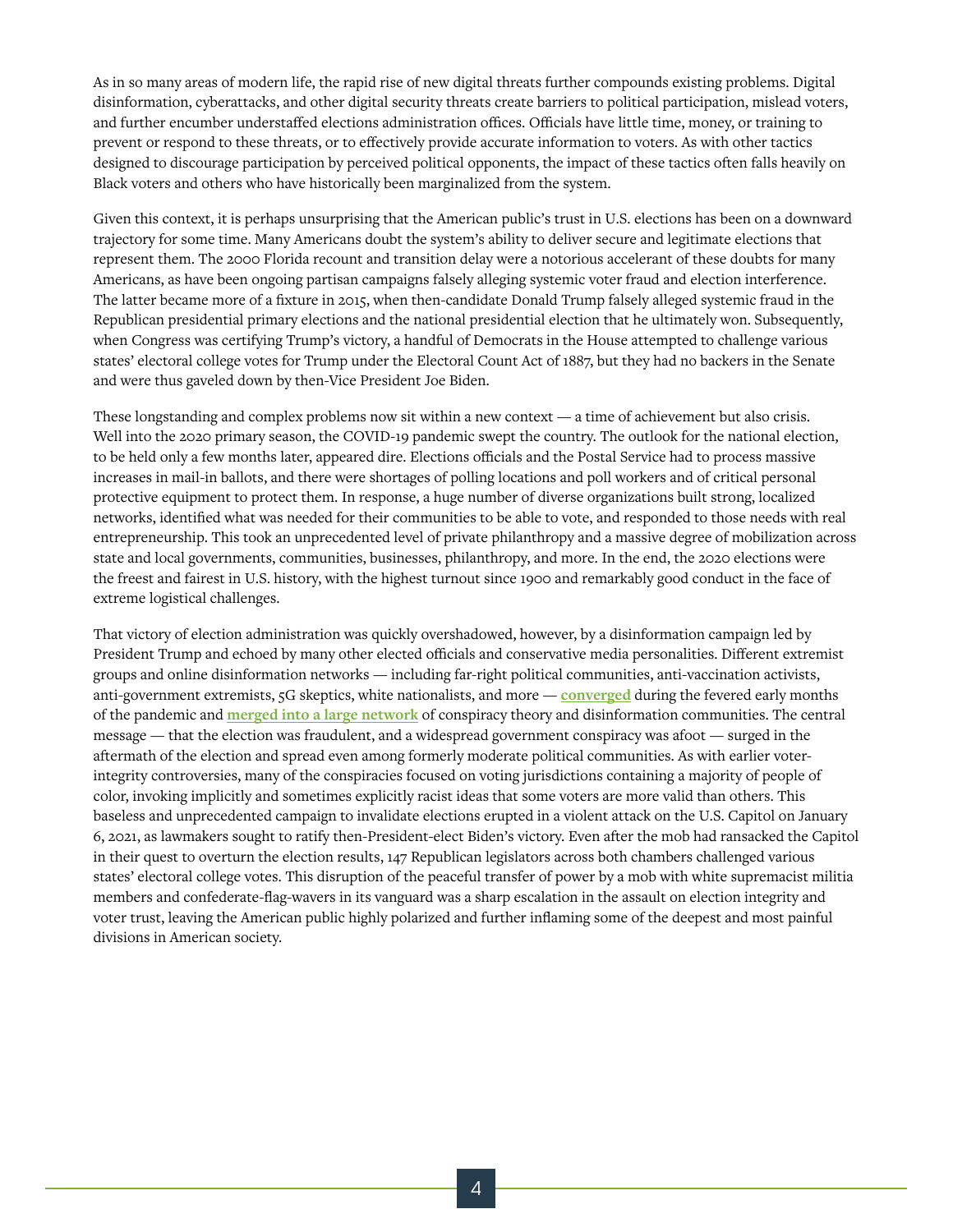The long-term impact of these events is not yet clear, but incredible damage to public trust in elections has already occurred. The Pew Research Center found in January 2021 that **[76% of Trump voters](https://www.pewresearch.org/politics/2021/01/15/voters-reflections-on-the-2020-election/)** thought that Donald Trump "definitely" or "probably" won the election. It is reasonable to assume a substantial proportion of the losing side of an election will doubt future election results. At a minimum, there are now clear political incentives for future candidates to falsely allege systemic voter fraud, promote conspiracy theories, and spread doubt. The U.S. elections system, long in need of reform and massive infrastructural investment, now faces the legitimate possibility of a crisis in which the only voters that accept the result of an election are those whose preferred candidate or party wins. The deep divisions and inequities that have plagued the system are perfect tinder for an explosive situation that could have negative repercussions across American democracy and for all Americans.

There are many different areas that require philanthropic support in our elections system. Focusing on shoring up the system overall, rather than focusing only on those who have been most marginalized, is pivotal if we are to address the inequities those voters experience. Access to voting in elections that are not ultimately accepted by the vast majority of citizens is not meaningful access and voting in an election that cannot reliably lead to a peaceful transition of power is not genuine political participation. Considering this challenge and relative opportunities within the funding landscape, the trustworthy elections strategy will seek not only to address deep inequities in access, but also to ensure that U.S. elections are secure and accessible in ways that protect the broader public's trust. That means professionally managed elections in which officials are equipped to communicate effectively with the public; every eligible voter regardless of race, age, political ideology, or geography can readily access trusted election information and easily and securely cast a ballot; and citizens trust in and abide by the results of the election as free and fair, especially including those whose candidate or party loses.

What might inoculate the country against the collapse of electoral legitimacy? What could effectively shepherd the American public through another contentious election? Ultimately, a few lessons from the 2020 elections have guided our thinking in crafting this new strategy. First, one of the main drivers of widespread doubts about the 2020 election result was disinformation, online and off, before and especially after the election. Americans cannot trust an elections system defined by the toxic and largely inaccurate information spread by hyper-partisan actors, and election administrators cannot do their jobs while under attack by purveyors of disinformation. The defining features of this problem will be different in subsequent elections but likely no less severe. Given the centrality of disinformation to the problem and our experience in this area, countering disinformation is a natural fit for the strategy.

Second, elections administrators across the country were arguably the decisive factor in ensuring the successful completion of the 2020 elections and, ultimately, the transfer of power. What could have been a complete disaster turned out to be a remarkably well-run election in large part because elections officials and personnel across the country went to incredible lengths to make it happen. Elections officials may not be able to single-handedly shore up the system, but fair, effective, apolitical administration of elections and certification of the results is essential to maintaining electoral legitimacy.

Finally, historical inequities in voting access are an enduring affront to an inclusive, genuinely representative system that is worthy of the public's trust. We believe that voting should be easy and secure, and that all eligible voters should be able to trust that their vote was accurately counted, and the real victor prevailed. Voting rights and access can sometimes be a fraught area of electoral reform and is one in which we have relatively little experience, but we are convinced that it is integral to a genuine solution.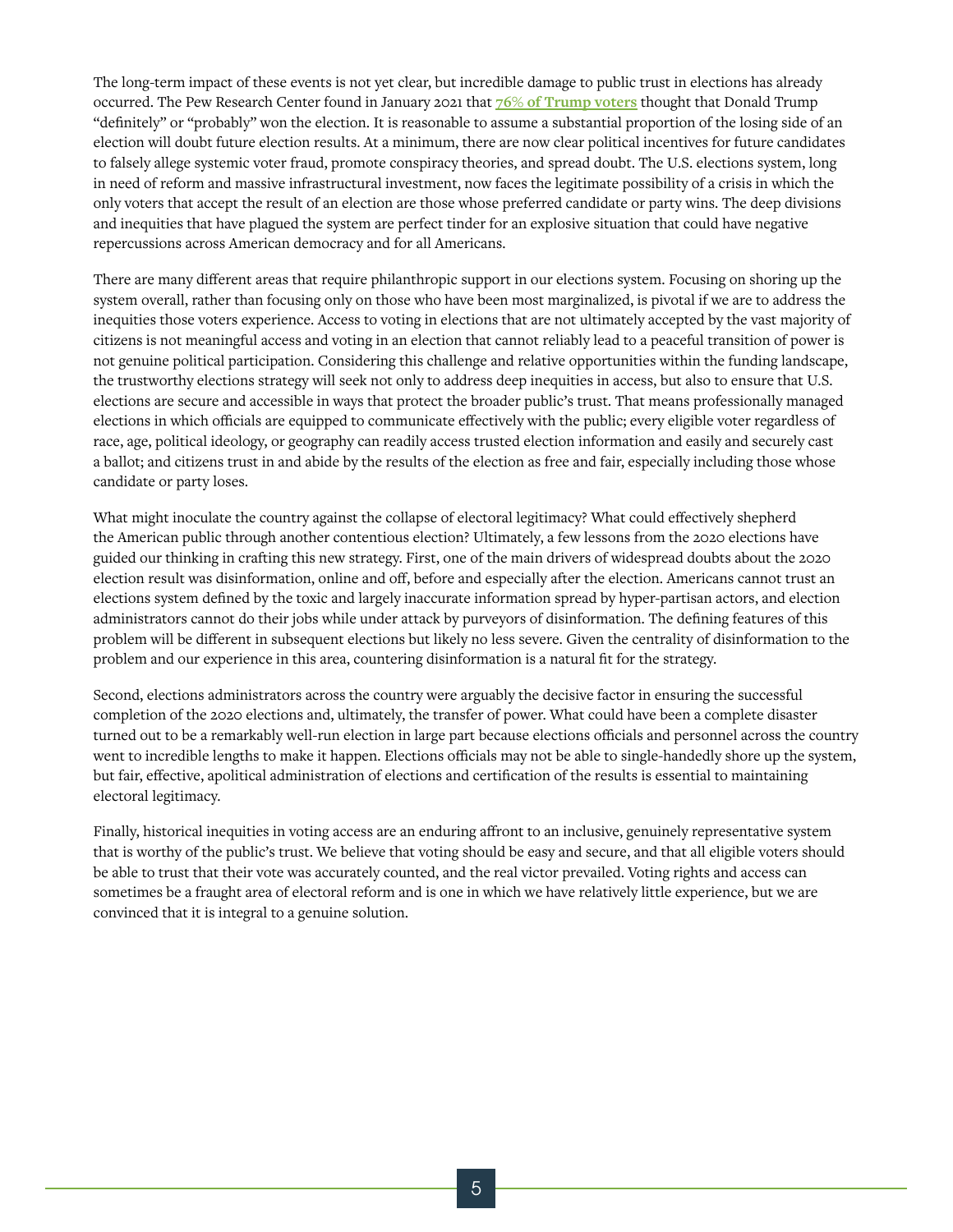# II. Our Strategy for Supporting Trustworthy Elections, 2021-2025

We turn now to the strategy we will pursue over the next four years. The goal of the strategy is to ensure the United States has a fully funded and professionally managed elections system in which every eligible voter can easily and securely vote and in which citizens, including those whose candidate or party loses, trust in and abide by the results.

We have identified four outcomes representing clear and specific changes we hope to see over the next 3-5 years in furtherance of our goal. They include the following:

- 1. Government policymakers at the state and federal level enact more effective solutions to begin to counter the wide range of negative impacts of disinformation on elections.
- 2. There is an increase in stable, flexible government funding for state and local elections officials to better plan for and meet local needs.
- 3. States adopt policies and practices that bolster voter trust in election results, including among voters whose preferred candidate or party loses.
- 4. All eligible voters, including those from historically disenfranchised communities, can readily and securely cast a ballot. As part of an intentional learning strategy, the U.S. Democracy Program will spend the next two years identifying promising and feasible pathways that best support this effort.

We believe that if disinformation can be contained and countered, election administration can be strengthened and made more transparent, and voting made accessible and secure to the full range of eligible voters, we can expect the elections system to weather the challenges of highly contested elections. Based on these premises, the trustworthy elections strategy comprises three substrategies, which are together designed to counter disinformation's impact on elections, strengthen election administration and funding, and increase access for every eligible voter, particularly those that have long been marginalized from the system. The following is a deeper description of these three substrategies.

#### A. Substrategy for Countering Disinformation's Impact on Elections

Online disinformation has now metastasized into what Harvard Kennedy School disinformation scholars and grantees Joan Donovan, Brian Friedberg, and Emily Dreyfuss **[call](https://www.theguardian.com/commentisfree/2021/jan/11/the-capitol-siege-was-the-biggest-media-spectacle-of-the-trump-era)** "networked conspiracy, a potent brew of disinformation and rumor enabled by platforms, emboldened by politicians and influencers, and defined by a total lack of trust in the news." Our understanding of disinformation has grown and changed since this emerged as a major threat to elections in 2016, and we are now able to invest in work to mitigate its negative impact on elections.

Networked conspiracies and disinformation campaigns are designed to engender trust and encourage sharing and community building. The experience of participating in such a community is positive and affirming, something rather rare in American politics today. Just as disinformation is packaged and disseminated according to the unique characteristics of different communities and demographics, so too must be the information that counters it. Much of the Hewlett Foundation's disinformation support in the past has gone to scholars who study the human networks behind these efforts, and the ways that they ensnare and harm people. We will expand our support for this kind of applied research, including the ways in which disinformation campaigns ensnare new adherents and target people on lesser-known platforms and in languages other than English, and the implications of those tactics on elections.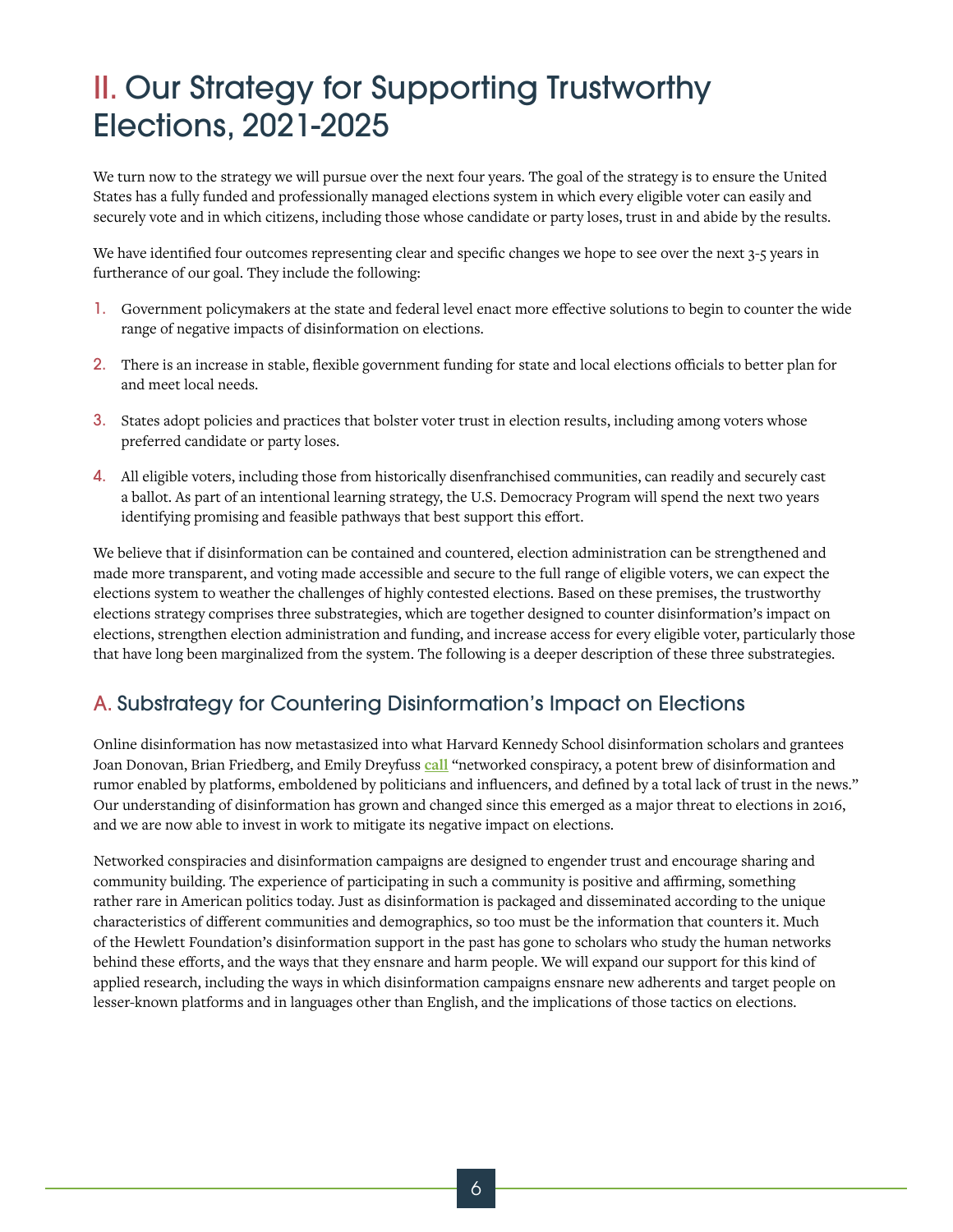We will also help connect disinformation grantees with elections officials, journalists, and technology platforms to facilitate knowledge sharing and the formulation of new solutions and counter strategies. Many of our current disinformation grantees are already active in this space. Other grantees are mapping out how disinformation campaigns target different marginalized communities and working with community leaders and platforms to counter those threats prior to elections.

We know that disinformation is often designed to discourage people from voting, and to spread myths, chaos, and even violence during election season. We need to build more effective tools and systems to respond to these threats in real time. In 2020, several organizations including Hewlett grantees joined forces to track disinformation flows in real time and worked to counter those threats during the election period itself. We expect these and related efforts will need to ramp up in future election cycles and we will plan to support them.

There are some foundational questions in this line of work. Who is most at risk for being targeted with election disinformation — both for being disinformed and also to spread disinformation? What are the most effective ways of inoculating communities from disinformation's harms, between and during elections? We do not yet know enough about who different communities trust as sources of accurate electoral information, or how to communicate that information most effectively to counter election disinformation. We will have to invest in grantees doing research on trusted messengers and effective counterstrategies to inform solutions, including ways of rebuilding trust.

There are also inherent risks to working on trust in elections. We are assuming that trust can be improved, but that will likely be difficult given that purveyors of disinformation adapt rapidly. A further challenge is scale of the problem, and the fact that it presents differently in different communities, information environments, and platforms. It will not be possible to support bespoke plans for all forms of election disinformation targeting all communities, and we will have to ensure that we are building a robust understanding of this problem and its impacts as we prioritize organizations and audiences to support.

#### B. Substrategy for Supporting Effective Election Administration

Elections administration personnel, having just pulled the metaphorical rabbit out of a hat in 2020, are under more pressure than ever before. They face a growing range of digital and real-life security threats, constant change in election laws (which they are expected to implement, often at the last minute and with little or no funding), and increasing expectations to debunk disinformation and defend their systems and themselves to a highly polarized public. Following a brutal 2020 election season, much of the community is demoralized and exhausted, yet still underfunded as they prepare for the next election in less than two years (and much sooner for some). The intense criticism and personal threats so many of them experienced in 2020, and the fact that a majority are approaching retirement, pose a real risk that there will soon not be enough trained elections officials.

Chronic underfunding is a cause of, or an exacerbating factor for, most of these problems. Elections offices often lack the budget to adequately fund basic operations, let alone implement best practices or invest in professional development to improve performance. The elections reform community produces ample research on best practices, but elections personnel often lack the time or resources to put that research to use in their own contexts. Lack of funding also means that officials rely extensively on volunteer labor, rather than a trained and professionalized workforce that carries institutional knowledge from one election to the next.

There are important lessons we should learn from 2020, when elections officials demonstrated that they can be highly effective, innovative problem solvers. The Center for Tech and Civic Life (CTCL) conducted a natural experiment in 2020 when they regranted more than \$400 million directly to elections officials across the country, largely bypassing state and federal authorities. CTCL is still processing data from this experience, but early findings show that elections officials, when given adequate flexible resources, are well-equipped to prioritize spending according to their jurisdictions' specific needs and implement research-based solutions to meet those needs.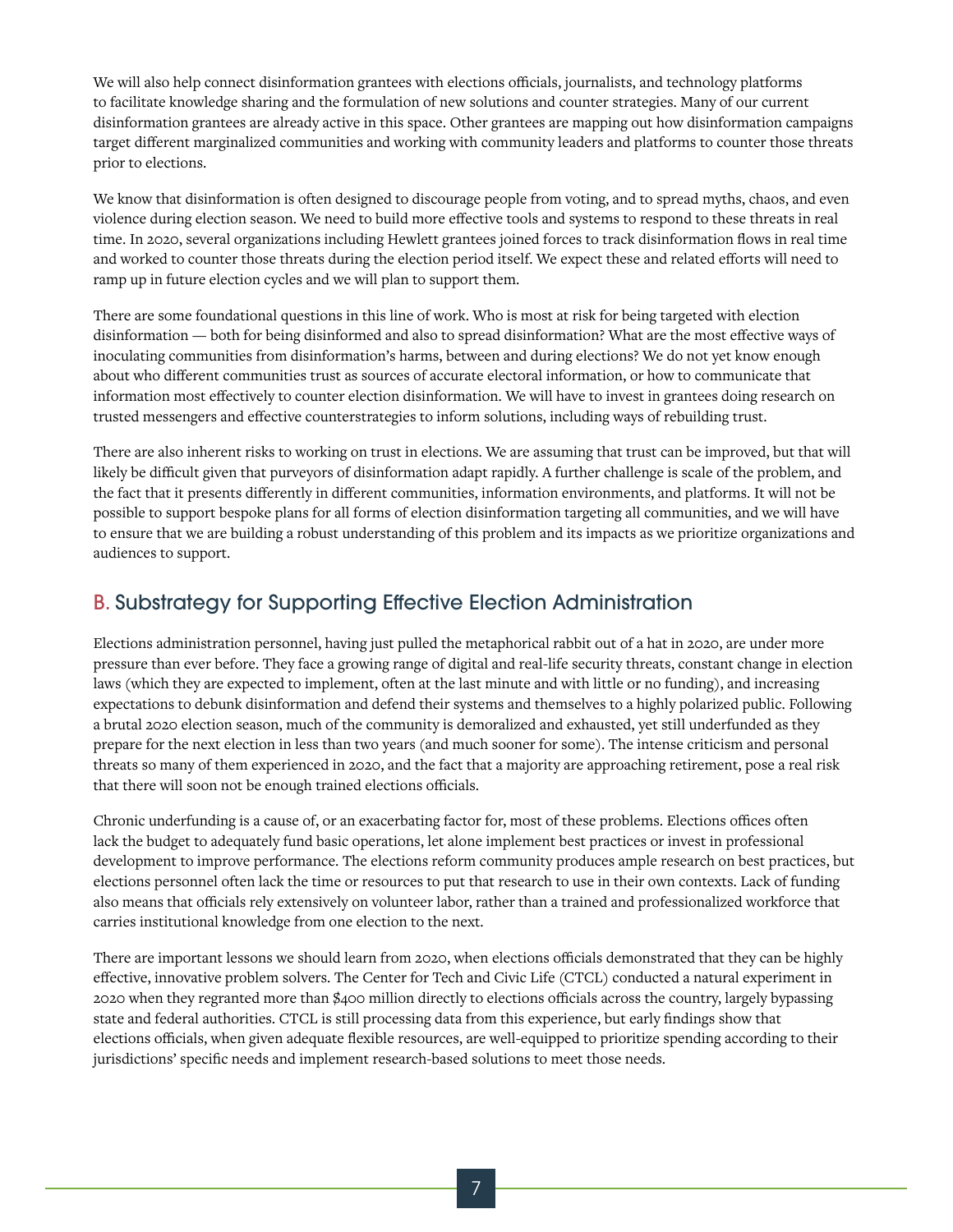Election administration may seem at first like a prosaic concern, particularly alongside the fight to ensure that all eligible Americans can vote. We would argue that the professional administration of elections is in fact central to voting access and security, and that a range of relatively simple election administration reforms and supports could result in expanded access and integrity. Furthermore, we believe that flexible public investment that is responsive to the needs of local communities could strengthen the infrastructure of the elections system in ways that will be crucial to withstanding fiercely fought electoral contests in the future. Simply put, election administration is the backbone of representative, accessible elections and therefore must be prioritized as part of the solution.

Elections reforms to make it easier to vote are always contentious and will likely be especially so over the next few years, particularly given that much of the disinformation in 2020 spread falsehoods about a range of common voting practices. Already, the measures that were expanded in some states and newly adopted in others in 2020 to make voting easier and safer during a pandemic (e.g., vote by mail, pre-canvassing, early voting) are the locus of partisan fights. It would be a great disservice to voters if the focus turns permanently to how different reforms impact party performance, rather than their likely impact on access and election integrity overall. It is impossible to know how the politics of these questions will play out, but it is worth exploring the potential for nonpartisan solutions. What if elections officials had increased, sustained funding from both the federal and state level to invest in their systems as they see fit? If elections officials more consistently have a seat at the table with legislators working on elections reforms, can they together build nonpartisan support for electoral reforms among their own communities?

A central activity of this strategy will be support of research on the minimum necessary thresholds for public election funding to support trustworthy elections, advocacy to increase funding at the federal and state level for elections, and exploration of how best to manage and direct these funds. We will also look to support creative solutions and advocacy that can garner support and trust from across the political spectrum. A key premise of this line of grantmaking to ensure adequate public funding of election administration is that the surge in philanthropic funding that helped support a successful election in 2020 cannot and should not be repeated. Sufficiently funding and administering elections is a core responsibility of government.

There are many organizations that we can fund to train elections officials and support them in the face of rising demands and the rapid legal changes we are likely to see over the next few years. We will support grantees working with state-level policy makers and elections officials so that they can work together on policy that alleviates the pressure on the elections system while also improving the voting process in their states and making it more secure. We will also continue to support researchers like those at leading academic centers focused on elections to produce work on best practices and how election administrators can implement them (particularly those that were used in 2020, what we learned, and how that should be applied moving forward), and support a diverse cohort of upcoming scholars in this area. To consider the potential of more ambitious reforms, we are also exploring the possibility of a major multifunder initiative in support of nonpartisan elections system improvements. This would include aggregating funds to the scale necessary to transform the system.

This substrategy carries significant risks. A fundamental challenge, here and in our strategy generally, is the decentralized nature of the elections system. The effort to increase funding and capacity will vary across the country, and we will not be able to develop tailored, local strategies. We will have to work through national organizations and, possibly, regranting organizations. We hope that increasing funding in a way that is responsive to local needs and with a commitment to expanding access will help mitigate the historic marginalization of many different communities of voters and reform the system overall in a more inclusive way.

Another major challenge is that elections systems reform is highly politicized, even more so following the 2020 election. The reforms that made voting during a pandemic safe and possible are now in the political crosshairs. It will be crucial to be guided in our strategy by a nonpartisan commitment to support easy, secure voting, but we will have to carefully navigate a highly partisan landscape. We can perhaps alleviate that problem by exploring reforms and organizations most likely to appeal across the political spectrum, but the main driver should be the potential benefit to the system and to voters rather than the current state of political considerations.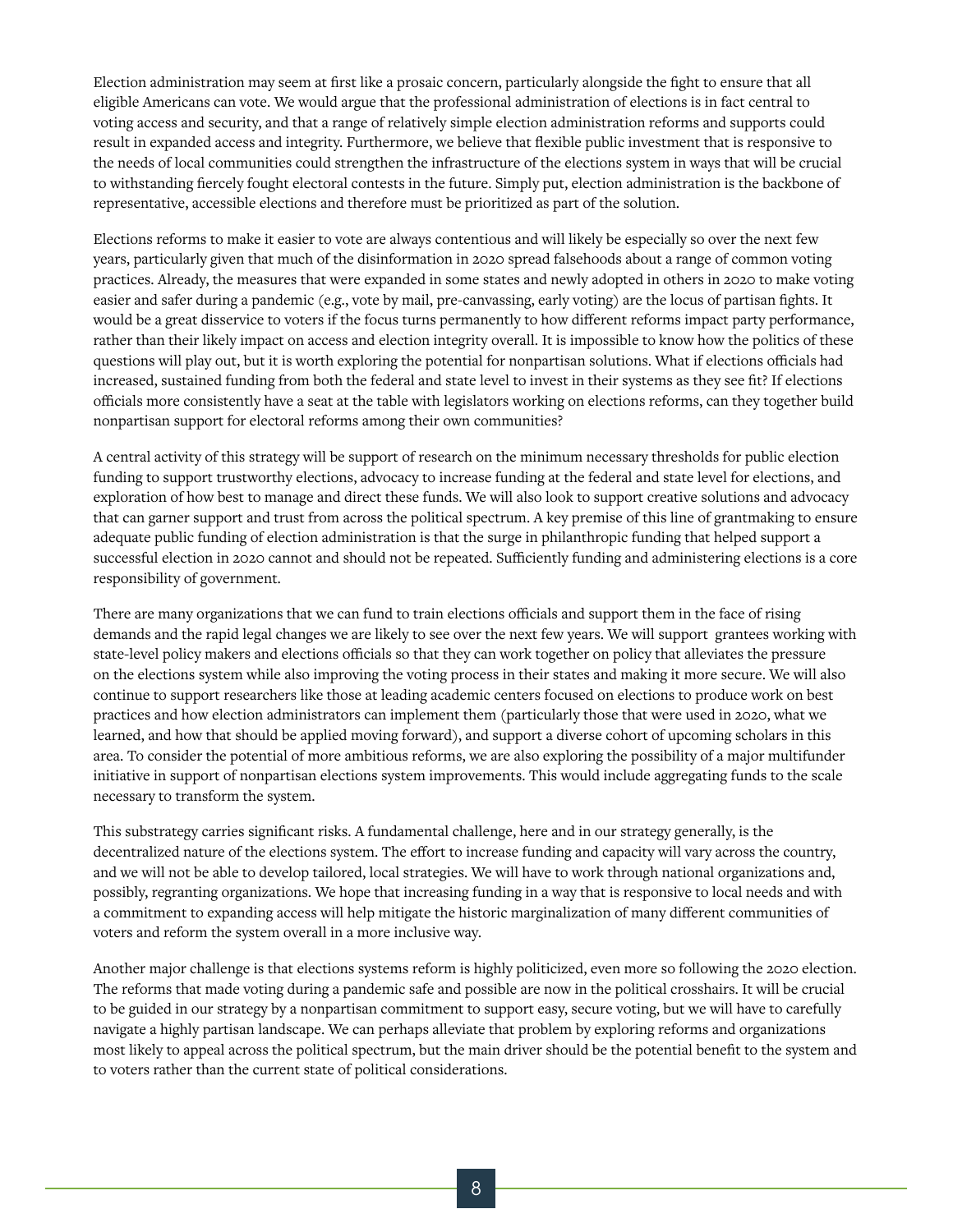### C. Substrategy for Increasing Citizens' Access to Voting

Access to and the ability to participate in elections are at the foundation of trust in the system. People will not trust a system if they feel it is not designed to include or represent them, and voters across the political spectrum clearly feel that way now. There are many barriers to participation in the elections system that make voting difficult. Some barriers are based on discrimination by race and other factors, and other barriers are related to structural issues like underfunding and lack of capacity (which themselves are often because of bias, implicit or otherwise).

Our strategy aims to reduce obstacles to voting with the premise that voting should be easy and secure for all eligible voters, and access should be as widespread as possible. This premise is not without controversy — many argue that voting is a privilege that the state is under no obligation to make easy. Knowing that those with the highest propensity to vote (i.e., those most likely to vote even under the most difficult circumstances) are also the most partisan, however, and firmly believing that every eligible voter deserves to participate, we believe that reasonable accommodations can and should be made to make voting easier while still maintaining a very high degree of electoral security.

A closer examination of the voting access field is necessary to identify where the Hewlett Foundation's grantmaking can make long-term progress. As such, we will approach this work as a learning substrategy with key guiding questions for our early grantmaking. What are the near-term opportunities to support voting access for eligible voters, particularly at time when election reform is highly politicized, and the future of election reform is uncertain? What are the longterm opportunities to build nonpartisan support across the political spectrum for voting access and increased civic engagement?

While voting access is a well-established and well-funded area of work, it is also a new area of grantmaking for the foundation. We will approach it with a learning perspective to determine where we can be most effective. We will do this in part by supporting a long-standing coalition of civil society organizations, lawyers, scholars, and advocates working together to advance a robust set of interventions that expand access to the ballot for Black Americans and other communities who have long been marginalized from the electoral process. These activities include advocating for electoral reforms, restoring voting rights to formerly incarcerated citizens with felony convictions, and litigating restrictive voter laws. We expect to do this by supporting both national civil rights organizations and regranters undertaking state-focused work to fight **[court battles](https://www.brennancenter.org/our-work/court-cases/voting-rights-litigation-2020)** across the country.

One area that we already know we can assist with is reframing the effort. How do we support increased access to voting and civic participation outside of a party focus, and move away from tactical, transactional approaches used by campaigns and activists that categorize voters based on assumptions of who they will vote for? This public narrative shift represents a unique body of work that is currently underinvested in by philanthropy and we want to help rectify this. Part of this shift includes rebuilding a national bipartisan consensus on voting rights, the possibility of which we see ourselves as well situated to help explore. There is real (though delicate) interest from both national civil rights leaders and center-right policy advocates to reboot consensus on ensuring access to the franchise for all eligible voters. Libertarians and conservatives at existing grantee organizations are already seeking to advance policy solutions that make voting easier and more secure, and the foundation can play a unique role in fostering these dialogues. We will also work more closely with our existing grantees who are trusted voting rights coalition leaders with real convening power to advance these conversations.

Another possibility for learning more in the voting-access area would be to partner with donor collaboratives to increase civic participation and advance voting rights among historically underrepresented communities. Using an integrated approach to voter engagement and voting rights can help us build experience in an approach that moves beyond a transactional model for voting. Our goal will be to identify areas of work that are catalytic to the field, that can help us learn more about the ways in which trust and access interrelate, and that can help identify promising paths forward.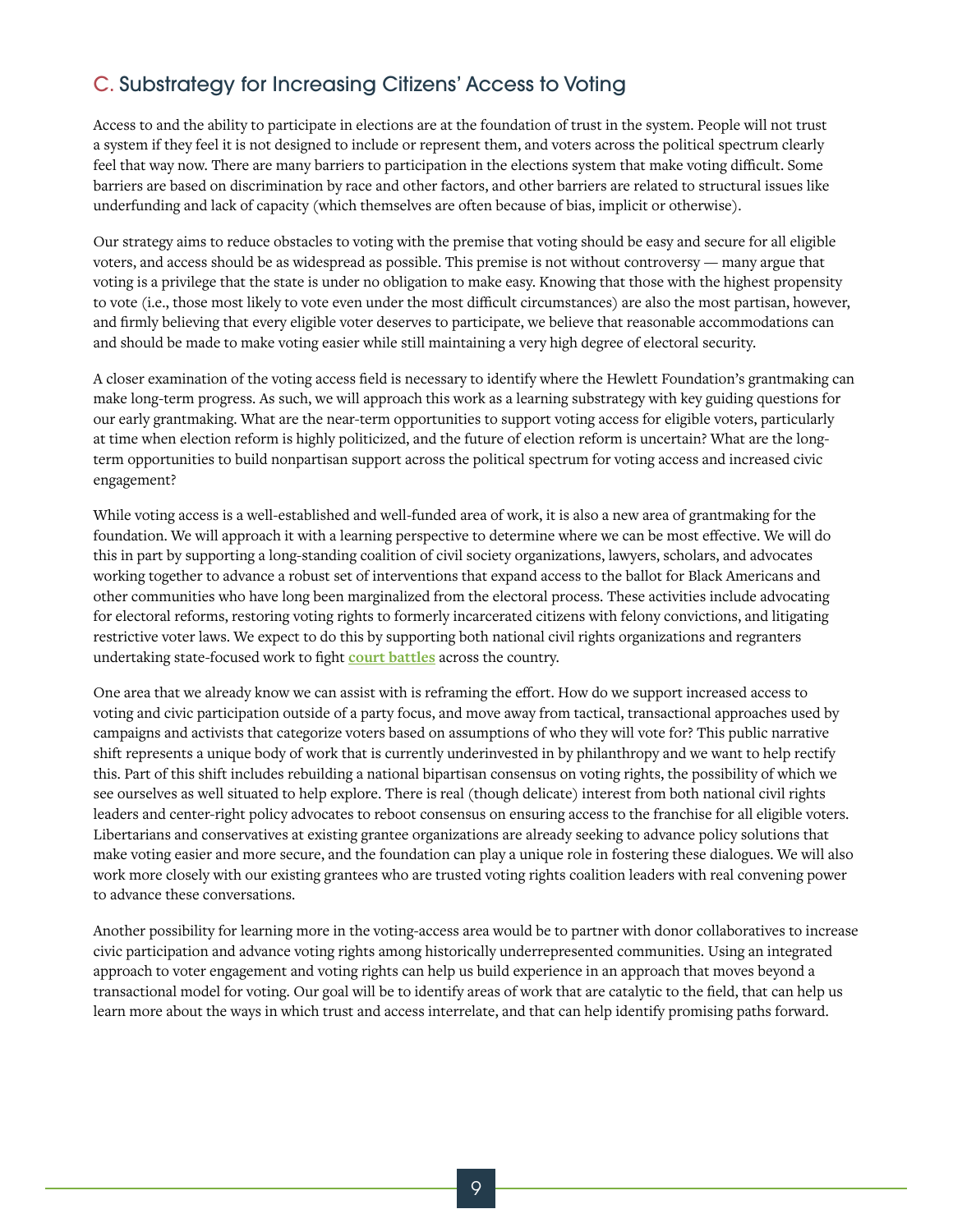### III. How We Will Evaluate Our Progress and Learn as We Go

Much of the work outlined above is new to the U.S. Democracy Program, and our intention is to approach this strategy with an orientation toward learning and improvement over time. To that end, we have developed the following evaluation plans and learning questions.

### A. Planned Evaluations of Our Grantmaking

In 2021, we are conducting a developmental evaluation of our efforts to advance diversity, equity, and inclusion within our grantee portfolios and the broader democracy field. The scope of this evaluation is not limited to our trustworthy elections strategy but spans our entire program. We expect that this effort will help us identify and realize opportunities to improve our grant practices and strategies. We will share a public report from this evaluation when it is completed.

The months following the November 2022 midterm elections will provide a natural opportunity to assess the extent to which the three substrategies effectively cover the best opportunities for impact on trustworthy elections, and to integrate any relevant developments from the midterm elections themselves. To this end, we anticipate commissioning a formative evaluation of our exploratory substrategy to increase citizens' access to voting at that point. Further out, in early 2025, the U.S. Democracy Program will commission a comprehensive evaluation of all three substrategies as input into a strategy refresh process that would be completed in late 2025.

In the intervening years, we will assess whether an external evaluation of some other component of our strategy is warranted, or whether our ongoing learning efforts are proving sufficient for our purposes. Any postelection evaluations we commission will be in service of long-term learning to support the overall goal of secure and accessible voting for all eligible voters. We will want to be sure that the disinformation work we support is flexible enough to anticipate and learn from new threats, for example, or that cost estimates for elections are continually updated over time. We will focus on this process of learning and refining and take care to avoid the postelection ebbs and flows that are so common in elections funding.

#### B. Learning Questions

Because so much of our strategy is new, we expect to engage deeply with several learning questions over the course of the first 24 months of implementing our strategy to help inform if and where changes would be helpful.

On the first substrategy, countering disinformation's impact on elections, our learning questions are as follows:

- 1. Who is most often targeted or affected by disinformation campaigns and how is this changing over time?
- 2. How is the range of disinformation threats changing, and is the disinformation research community adapting to effectively monitor and communicate those changes?
- 3. How can we help facilitate effective interaction between disinformation researchers, advocates, and elections administration officials to counter threats to elections?
- 4. What are the emerging opportunities for reform to social media and elsewhere that could mitigate the negative impacts of disinformation on elections?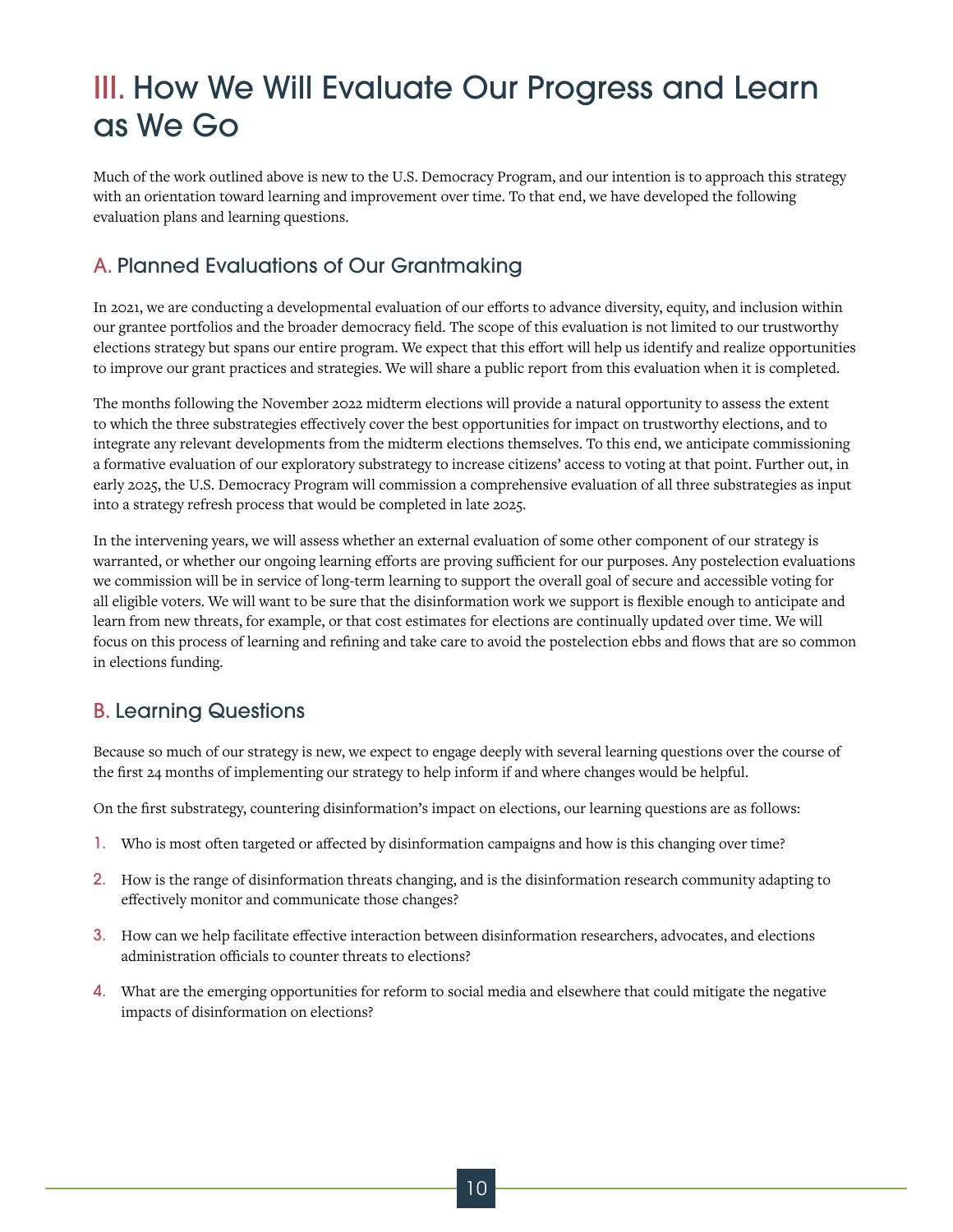On the second substrategy, supporting effective elections administration, our learning questions are as follows:

- 1. What kind of data and evidence should inform elections cost estimates? What gaps in data remain, and who is wellpositioned to fill those?
- 2. To what extent and how are elections advocates supporting effective election administration, in addition to other electoral reform efforts?
- 3. What are the key challenges and threats that election administration personnel are facing, and how can we most effectively support them in response?

On the third substrategy, increasing access to voting, our learning questions are as follows:

- 1. Is it possible to rebuild a bipartisan consensus around voter access? And if so, what are the pathways through which a consensus could form and advance?
- 2. Are there underfunded opportunities to expand access to voting, and are we well-positioned to help push them forward?
- 3. Given our commitment to the lean-staffing model and our inability to closely follow state-level reform, should we focus on regranting organizations and/or federal reform efforts?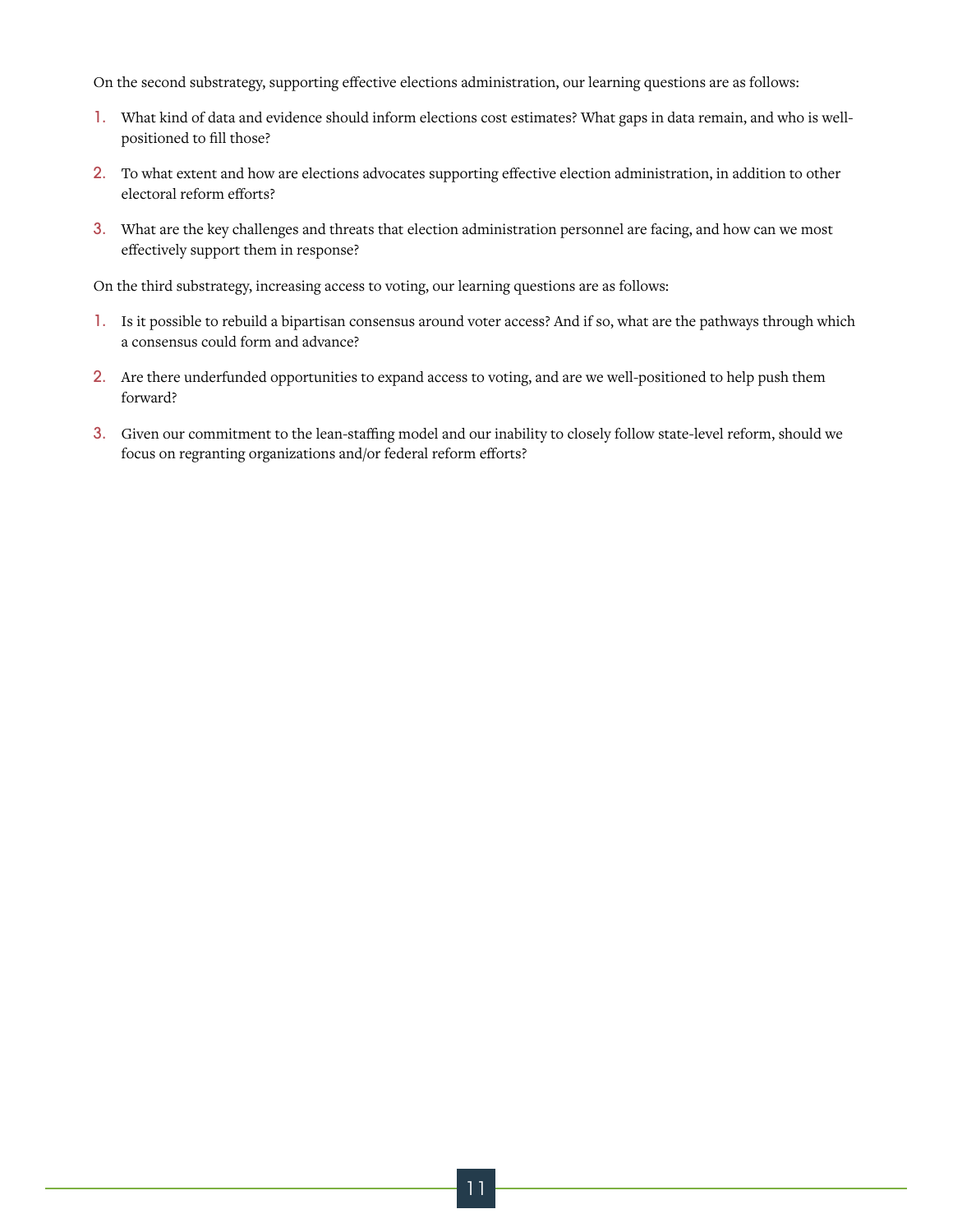# IV. Conclusion

The 2020 election highlighted severe vulnerabilities in the U.S. elections system, but we have an incredible opportunity in the task of strengthening our system. If we can learn from and support the efforts of elections administration personnel, a wide range of civic engagement and elections reform organizations, and the voters who showed up to the polls in record numbers, we can help build an elections system that is genuinely inclusive, representative, and worthy of the public's trust.

It is never easy to wind down strategies where there continues to be a significant need, but the current landscape of U.S. democracy requires us to make difficult choices. The U.S. Democracy Program has garnered extensive experience in elections and disinformation and is now well-positioned to combine those in a strategy to support trustworthy elections. Focusing our grantmaking toward this goal will take from the best of what we have done and concentrate our impact in one of the most important parts of U.S. democracy right now. This strategy is designed in pursuit of specific goals but also to learn over time, as the opportunities in the electoral landscape change and we learn more about how to help all eligible voters participate in elections.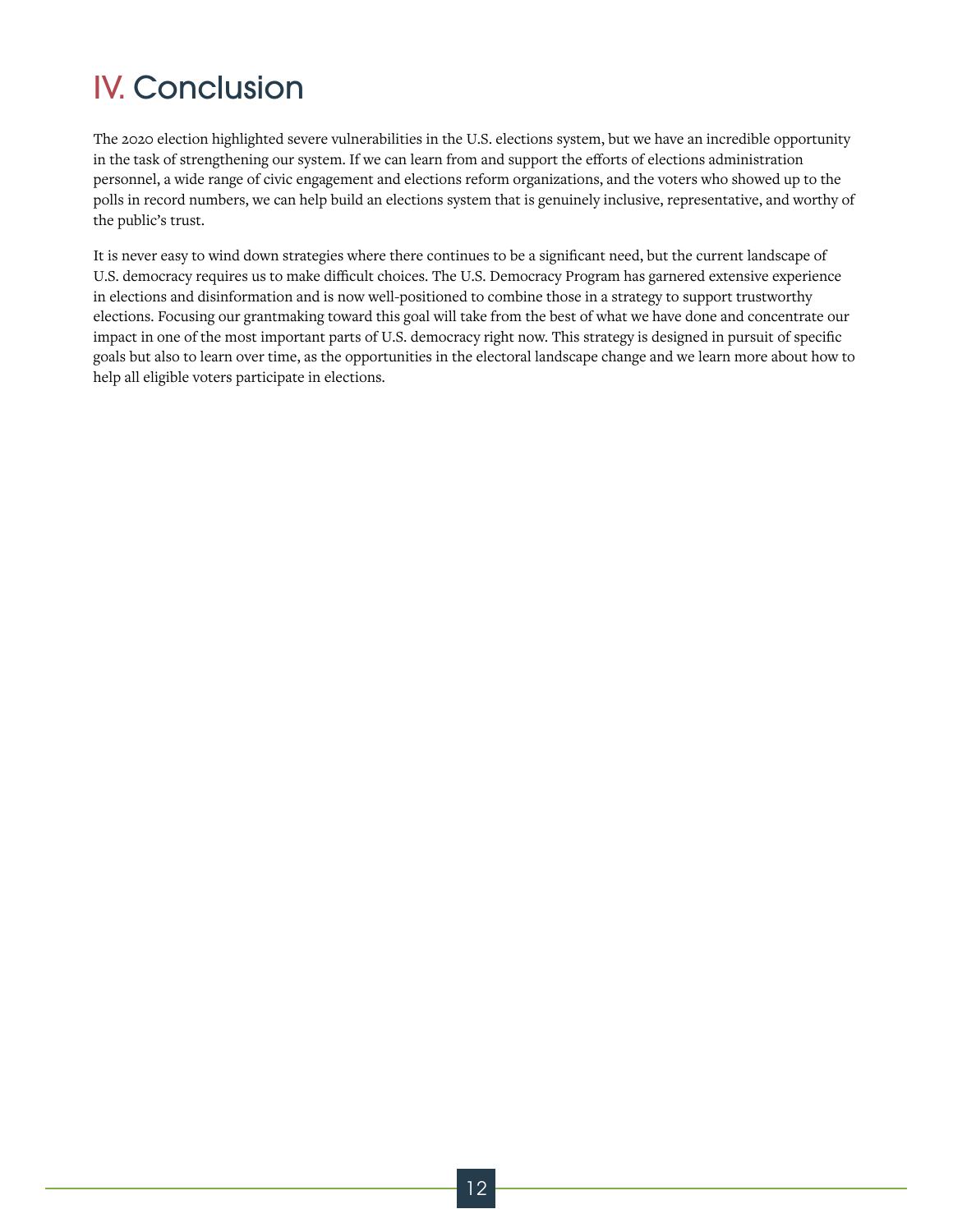### Appendix: Looking Back at and Learning from Our Prior Work

Our strategy to support trustworthy elections builds on several lines of grantmaking we have undertaken over the past seven years. In the spirit of transparency, and to provide background context for our new strategy, this appendix reviews the outcomes we sought, work we supported, and lessons we learned in this earlier work, as well as the considerations that have led to our plans to reorient it.

### A. Our Strategy to Improve Campaigns and Elections, 2014-2020

The U.S. Democracy Program (at the time called the Madison Initiative) launched its strategy to improve campaigns and elections in 2014. This work targeted the outsized influence of big money in politics and the U.S.'s winner-take-all system, understanding that both constitute perverse incentives for politicians of all parties to cater to a small group of highly polarized, ideological individuals and thereby disincentivize deliberative, collaborative, problem-solving approaches. The strategy came to zero in on two specific outcomes:

*Outcome 1: Members of Congress are less beholden to wealthy donors and intense policy demanders advancing polarizing and/or self-interested agendas, and they are more responsive to the diversity of perspectives and interests among their constituents.* 

*Outcome 2: Electoral reforms reduce polarization, give voters more choices, ensure those elected are backed by a majority, and better represent the diversity of opinion in the electorate.* 

More concretely, this strategy sought to encourage candidates and elected representatives to be more responsive to their constituents than to their donors, to reduce the amount of time elected officials spend on fund-raising, to decrease the polarizing influence of narrow-interest lobbyists and ideological donors in the political process, and to give parties and candidates reasons to broaden their appeals beyond their most hard-core supporters. Grantmaking for this strategy included support for organizations that illuminate and address problems in the campaign finance system, and organizations that promote ranked choice voting (RCV) and related electoral reforms. A description of these two distinct lines of grantmaking follows.

#### 1.Money in Politics

Our experience in money in politics reform has proven to be complex and difficult, but not without successes. Significant avenues for progress have not yet emerged, but we have helped build interest on the political right in this issue and provided crucial support to the organizations that provide the data necessary for understanding and reforming the campaign finance system. We are confident both efforts will strengthen the potential for sustained and effective reform when the opportunity emerges.

Recognizing that jurisprudential pathways to campaign finance reform seemed increasingly remote, and that many other philanthropic funders were backing away from this area, we sought in 2018 to explore with grantees and experts how the foundation could support progress in this area. Almost everyone, citing how deeply partisan the issue of money in politics had become, felt that it was necessary to continue to develop messaging and engagement strategies to raise the salience of the issue, shift the incentive structure, and build political will among conservatives and sitting members of Congress. Interviewees identified a range of potential paths forward, but there was no consensus on which would be most effective, and there were serious doubts that worthwhile outcomes were possible within five years. This realization was sobering for us, and likely also for other funders that had already begun to scale back their involvement or left the field entirely.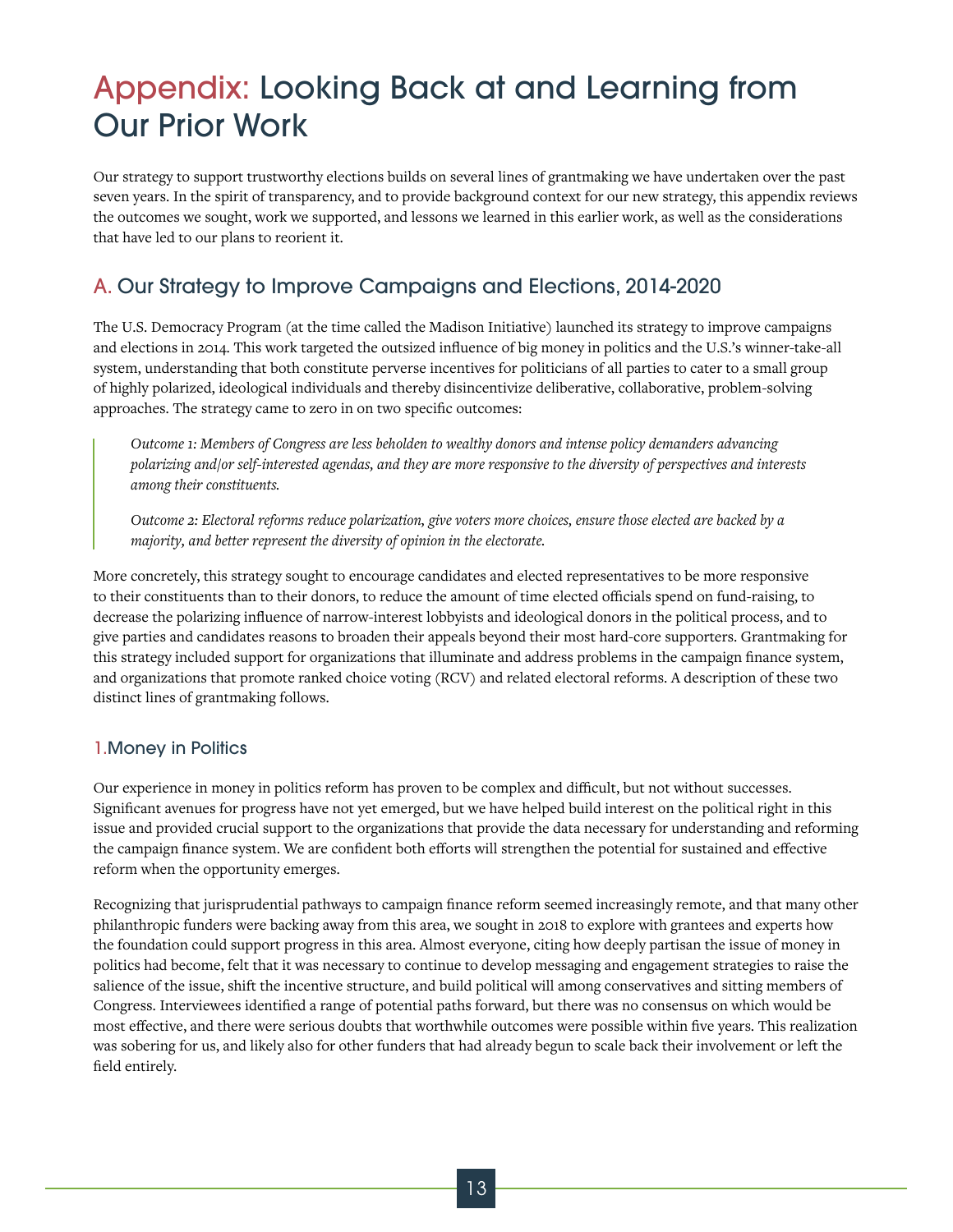Knowing that major policy reforms were unlikely in the near term, we focused on areas that would hopefully make progress easier when an opportunity arises. One area of success in this work was our effort, initiated in 2014, to elevate the case for money in politics reform on the political right, given that sustainable progress in this area will require bipartisan support. Two of our grantees, Take Back Our Republic (TBOR) and Issue One, are nonpartisan organizations that communicate the importance of reform in this area from a conservative and bipartisan perspective, respectively. Our support of their work has helped preserve and grow support for this issue on the right side of the political spectrum. We are pleased to have backed this growing movement and are confident that it will continue after we wind down this work, particularly as some in conservative circles grow more concerned about internet-based giving and small donations from progressive donors, and see the need for reform and transparency in the massive flows of money to political candidates.

Our funding for organizations that aggregate and analyze campaign finance data to support transparency and reform efforts has also been important to the field. An **[evaluation](https://hewlett.org/wp-content/uploads/2019/01/CFD-cluster-assessment-memo-2016-03.pdf)** of this work found that campaign finance data intermediaries play a unique role and are necessary to the ongoing success of the reform movement by tracking down and organizing disparate and often badly organized data sets and making them readily available to journalists, watchdogs, transparency and reform advocates, and citizens in a user-friendly format. The foundation's three original grantees operating in this space — the Center for Responsive Politics (CRP), the National Institute on Money in State Politics (NIMSP), and the Campaign Finance Institute (CFI) — were all well-known, respected, and valued. Their data and insights inform virtually all reporting and research on the topic as well as the watchdogging undertaken by other advocacy and transparency groups, including several in our portfolio.

These organizations have all been hard-pressed, however, to sustain funding for their core work. They were under enormous pressure to develop additional projects and demonstrate impact on specific issues, but those efforts often distracted from their essential functions as data intermediaries. Aggregating and analyzing data is crucial for reporting, transparency, accountability, and reform work, but was not enough by itself to attract sufficient funding. These challenges led us to encourage and support merger talks among these grantees in hopes that combining forces would allow them to streamline their operations and fundraising while enhancing their impact. Since that time, CFI has with our support merged into NIMSP, which subsequently rebranded itself as the National Institute on Money in Politics (NIMP). In early 2021, NIMP merged with CRP to form **[OpenSecrets](https://www.opensecrets.org/)**. The Hewlett Foundation was pleased to help these organizations join forces, and we are committed to funding OpenSecrets as it consolidates and continues to enrich its essential work over the next four years. In the long run, we trust that our catalytic support for a stronger and more sustainable foundation of accessible data in this issue area will be helpful when future opportunities for reform arise.

#### 2. Ranked Choice Voting

We believe that RCV encourages candidates and parties to engage in more constructive, less polarizing campaigning — given the need to campaign to voters beyond one's base — and results in election winners who represent the consensus preference of a majority of voters rather than the first choice of a fraction of voters. RCV will also likely work to minimize, if not eliminate, the spoiler effect of candidates who are unlikely to win but end up splitting a significant portion of the vote.

The RCV field has developed considerably since we started grantmaking in this area in 2014. We began by supporting FairVote, the one national advocacy group that had long been dedicated to this issue, which was punching well above its weight. We sought to help FairVote carry out its plans to bolster its organization, expand its base of support, and most importantly engage and mobilize other leaders and organizations in this effort. Thanks to the efforts of FairVote and other funders now supporting this electoral reform, the advocacy coalition supporting RCV is considerably more expansive and diverse today. It includes other grantees organizations like New America, the Campaign Legal Center, and Take Back our Republic, as well as other leading advocacy groups in the field.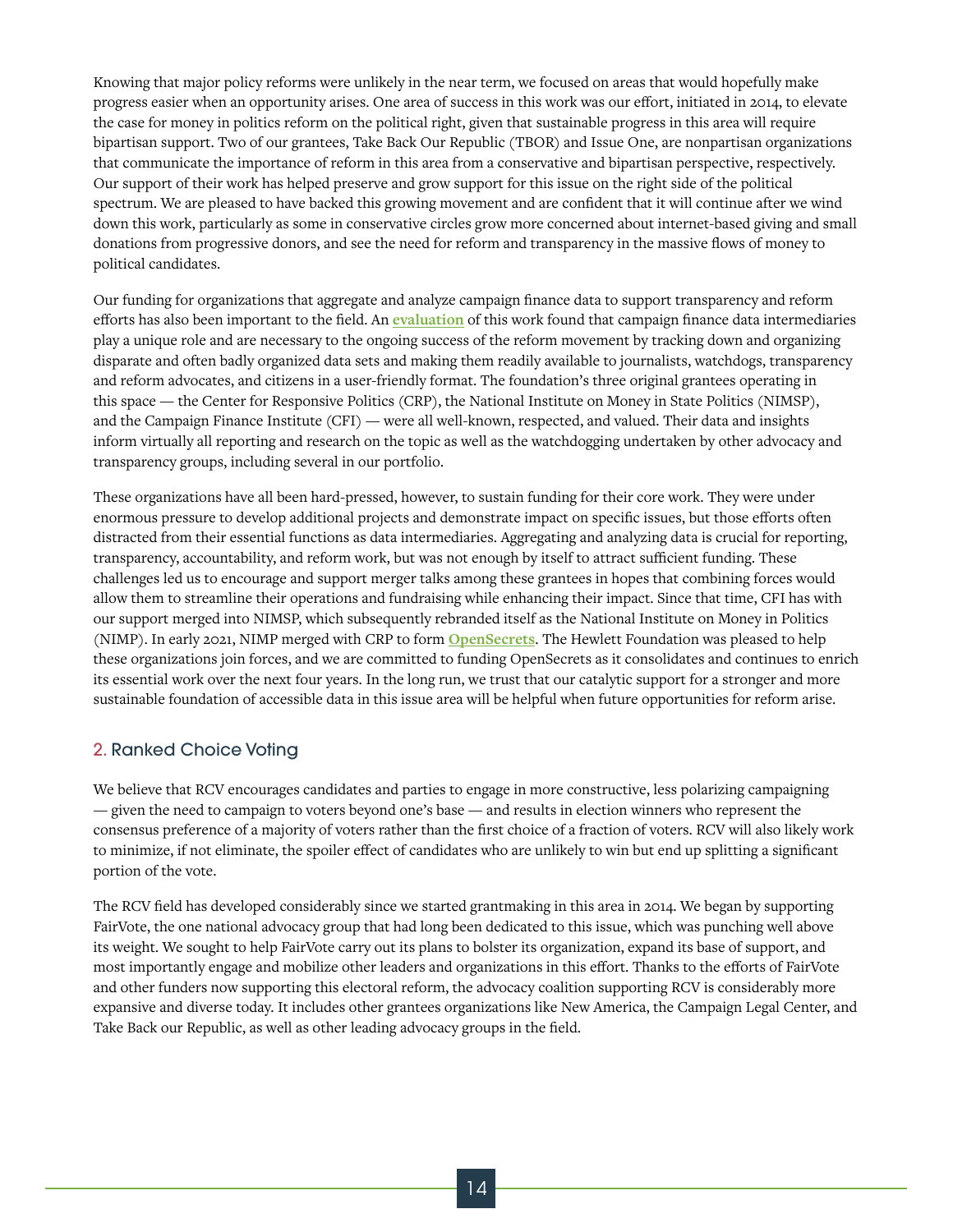RCV itself is now something of a cause célèbre among democracy reformers, political observers, and celebrities. Many funders, with both (c)3 and (c)4 money, have started to invest heavily in this field. There have been some major wins in the effort to adopt RCV across the country, including on a statewide-basis in Maine and Alaska, in New York City and a number of other cities, and at different levels of the electoral process (e.g., party primaries, local elections, etc.). We are proud of the catalyzing effect of our early support in this area in raising up this important reform and are confident that the many donors who since entered this space can sustain its efforts as we wind down our support. We also plan to continue to fund as an integral part of our trustworthy elections strategy the Ranked Choice Voting Resource Center, a grantee we have supported since its startup, which provides essential support and technical assistance for election administrators working to implement RCV once their jurisdictions have adopted it.

We have learned a lot through our experience in RCV grantmaking, including our limited ability to be helpful in this field as the focus shifts from building up general awareness and support to getting electoral reform systems passed into law. There were times when our role as a  $c(3)$  funder has limited our utility in this area, given that much of the work conducted on RCV is in grassroots legislative advocacy and is campaign-specific. There were ample opportunities to support important work but most require  $c(4)$  dollars, and the fact that we do not have  $c(4)$  capabilities limited our ability to lead. The foundation's lean staffing model also presented a challenge given that the RCV opportunity landscape differs by state and city. This was clear in our experience in Maine. State- and city-focused work requires a level of local knowledge and a local network to genuinely understand the opportunities and pitfalls within local efforts to promote RCV. A **[historical assessment](https://hewlett.org/historical-assessment-of-the-first-state-wide-passage-of-ranked-choice-voting-in-maine/)** we commissioned on this work in Maine suggested that RCV campaigns can be quite polarizing, making an understanding of local dynamics even more important when picking grantees. In the end, it was not feasible for a single program officer (with other portfolios to develop and oversee) to closely track and respond to opportunities in the RCV space.

#### 3. Winding Down Our Support for Money in Politics and Ranked Choice Voting

The lessons and challenges we experienced in both RCV and money in politics would not have been enough by themselves to convince us to exit these fields, particularly given that our winner-take-all system and the polarizing influence of money in politics continue to be problematic, and there are still opportunities for impact. However, much has changed internally and externally since these strategies were developed. Internally, our program is supporting more lines of grantmaking and grantees than is sustainable with a \$20 million budget and two program officers, so it is necessary to exit some of our current grantmaking. More importantly, we believe that a growing crisis in U.S. elections threatens the foundation on which U.S. democracy is built. The 2020 elections represented a rupture in a system that has been struggling for quite some time. The unprecedented stresses to the system and plummeting public trust together constitute the most urgent challenge to U.S. democracy at present, and so we concluded that it makes the most strategic sense at this point to significantly wind down our support in these two fields in order to turn to elections.

#### B. Our Strategy to Combat Digital Disinformation, 2017-2020

We developed our strategy to combat digital disinformation in the wake of the 2016 election, when it appeared that disinformation on social media was exacerbating partisan tensions in the country, possibly to the point of interfering with U.S. elections. A central goal was to learn more about the problem of digital disinformation and its impact on political polarization in the United States. The portfolio supported a range of research projects, including computational science and applied research grants. It also included a major partnership project with Social Science One (SS1) and the Social Science Research Council (SSRC), designed to foster research partnerships between academic researchers and Facebook. Our overall strategy was designed to pursue the following outcome: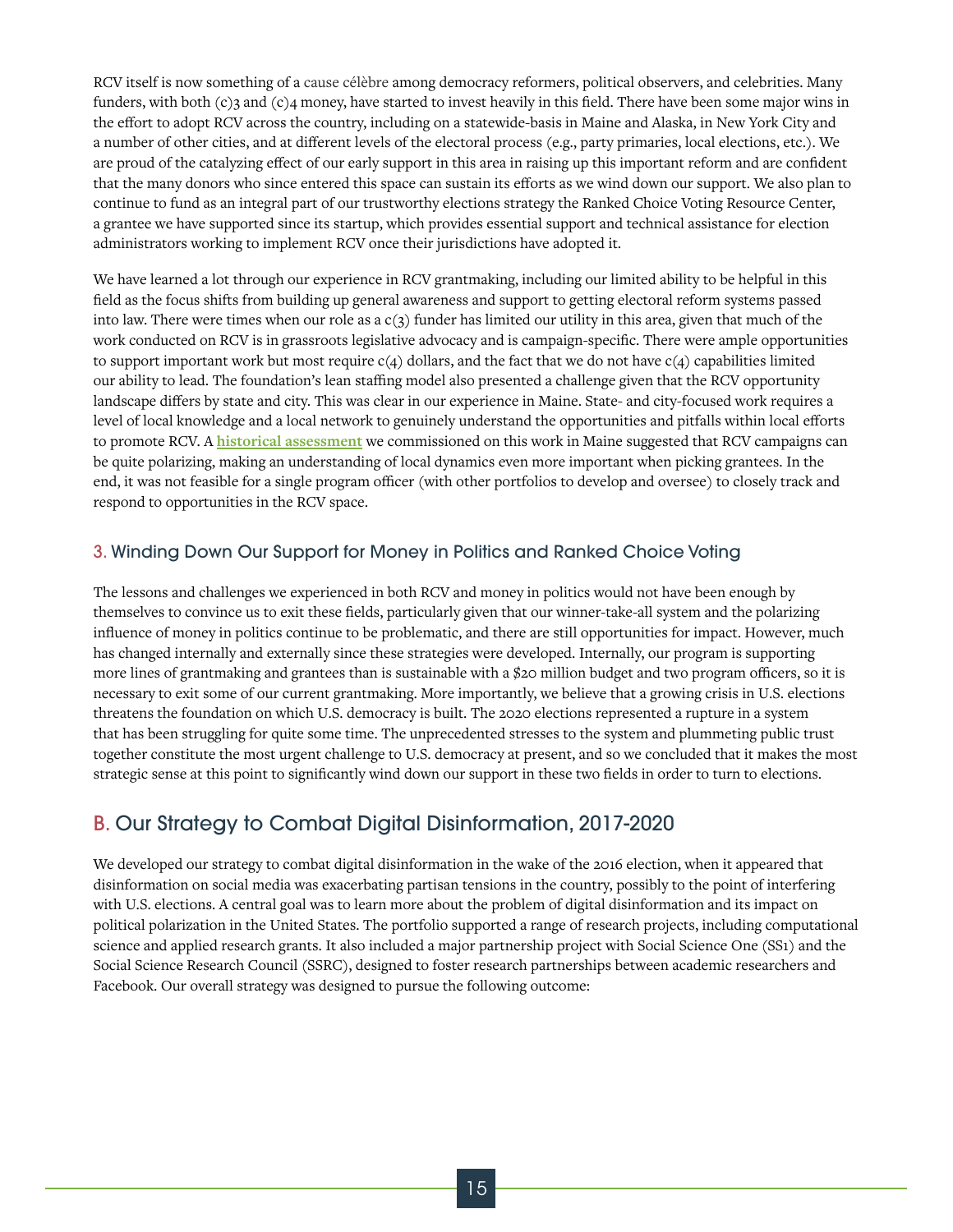#### *Outcome: Digital media platforms are less prone to being manipulated in polarizing ways via large-scale dissemination of inflammatory, inaccurate, and/or highly partisan disinformation.*

Our grantmaking supported learning about this constantly changing problem, and our grantees have produced powerful insight about disinformation and efforts to counter it. An **[evaluation](https://hewlett.org/taking-stock-of-an-initial-project-to-understand-social-medias-impact-on-democracy/)** that we commissioned on the SSRC-SS1-Facebook project, for example, found that it helped answer key questions and generated crucial methods for how independent researchers could partner with Facebook to access and study internal data about disinformation flows and consumption. While not without its challenges given its complexity and urgency, that project piloted an innovative partnership model and revealed important parameters to improve data access and safeguard academic integrity. Those lessons have been foundational to continuing partnerships between Facebook and researchers. We do not fund these ongoing efforts, but they were facilitated by our early support in this area.

Our grants to build a network of interdisciplinary disinformation researchers were also quite helpful. This research community — which includes political scientists, legal scholars, computer scientists, technologists, economists, historians, anthropologists, and more — has flourished in recent years, and many of the community-building measures that the foundation supported contributed to that growth. This multidisciplinary work has been especially effective in elucidating the fundamentally human nature of disinformation, the human networks behind disinformation flows, and the ways in which people and communities are impacted by and respond to disinformation. This human-centered approach has helped change the focus from the disinformation itself to its impact on people and on our democracy. This helps build a fuller understanding of the range of impacts that disinformation has, and we will continue to build on that work to develop better solutions to counter disinformation.

Our **[evaluation](https://hewlett.org/refreshing-our-strategy-to-combat-digital-disinformation/)** of this strategy surfaced a few conclusions. First, focusing on the supply and flow of disinformation on different platforms, rather than the impacts of disinformation on the people it targets, produces a narrow understanding of the problem. Purveyors of disinformation find people where they are and target different communities based on the platforms, language, and media ecosystems where they are most active. It is important, then, to study the networks that produce and manipulate content, and the people that are targeted by that content, regardless of where and how the content circulates, whether it be among white Evangelicals or immigrant communities. There is now more attention on the many ways that disinformation targets different demographic groups and communities, and many of our grantees have led the way in broadening the public's understanding of disinformation and its impacts.

The evaluation also crystallized the difficulty of grantmaking in such a wide-ranging problem area. Digital disinformation is a constantly evolving tactic leveraged across a diverse array of political topics, including public health, climate change, elections, local politics, and far more. There are commonalities in disinformation efforts across these spheres, and instances in which disinformation networks from different spheres converge for shared purposes, but it would be impossible to design a strategy to counter all of the potential harms of disinformation because they are so different in different contexts. For example, anti-vaccination disinformation and climate change disinformation might share similar approaches but solutions to counter them differ significantly. For conceptual and practical reasons, we felt it was necessary to narrow the focus to specific harms, and hope that the experience gained in mitigating those harms can be useful to other efforts to counter disinformation. Given that disinformation has emerged as one of the single largest threats to trust in and the integrity of U.S. elections, the urgent need for solutions in this space, and our significant overall grantmaking experience in elections, we concluded that elections were a natural place for us to focus our disinformation work. We believe that we can build on our early successes in disinformation research to support the development of solutions to counter disinformation's negative impact on elections.